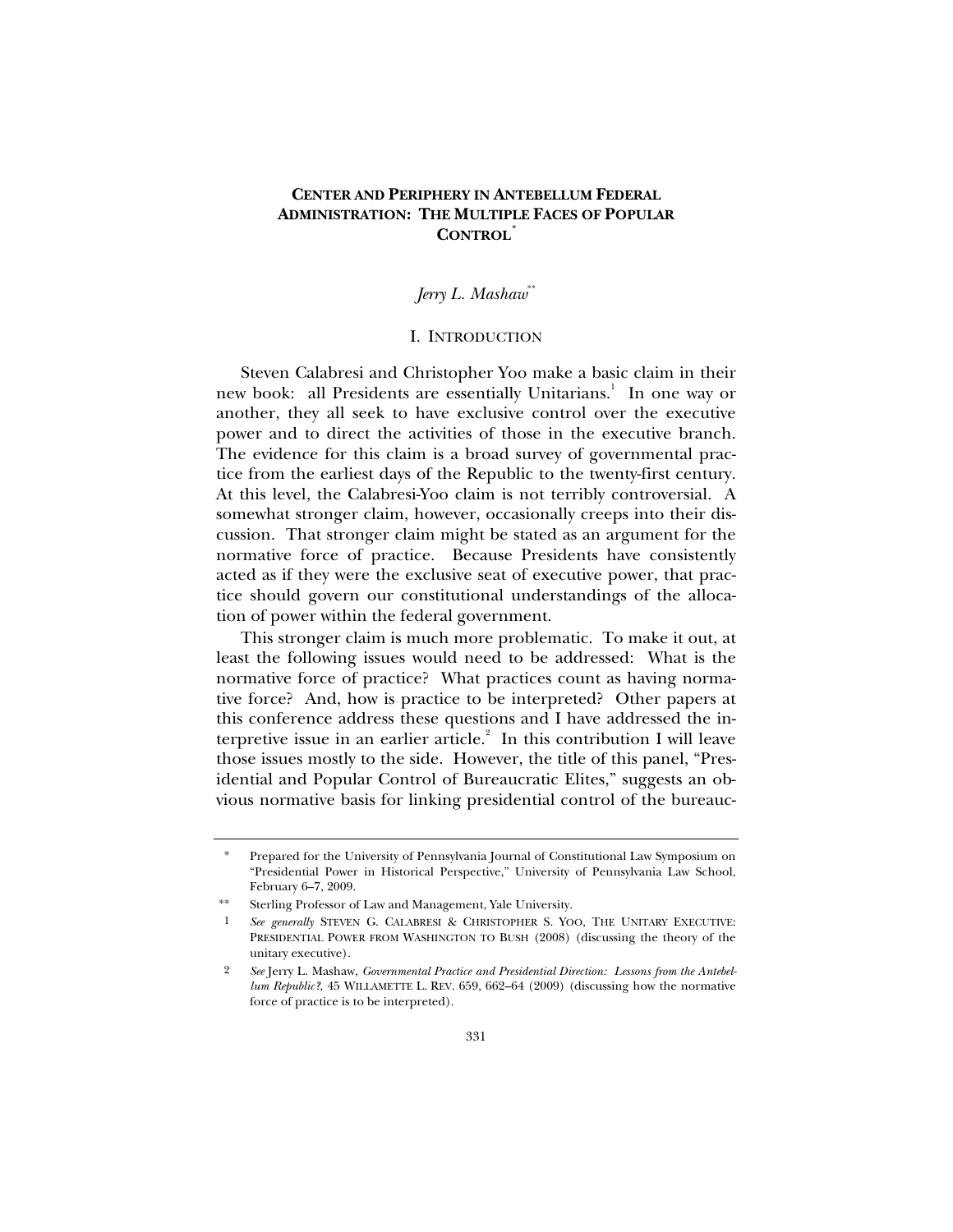racy with popular democracy. Presidents are popularly elected. Hence, whatever the other arguments for presidential control of bureaucratic elites, one is surely that it tends to implement popular control of the bureaucracy.

I'm sympathetic to the basic thrust of this claim.<sup>3</sup> But my purpose here is different. I want to explore other meanings of popular control, and, in keeping with the historical orientation of this conference, how those other meanings were operationalized in the organization of the Early Republic. For unitarianism has no exclusive claim to democratic legitimacy. And, as we shall see, other ideas and mechanisms of popular control are competitive with the unitarian vision, both theoretically and as a matter of governmental operation. The recognition that popular control has other meanings and is operationalized through devices that compete with presidential direction can provide a more realistic assessment of both the normative power and the practical reach of unitarianism, whatever the aspirations of antebellum Presidents, or their successors.

To some degree this description of practices in the Early Republic is a retelling of the old story of the struggle between center and periphery in all substantial organizations—public or private. But my narrative is not entirely descriptive. Early practices were based upon normative considerations. Americans then and now have been committed to multiple forms of popular control of government. I will close therefore with some reflections on the degree to which these commitments, notwithstanding their competition with unitary presidential control, tend to increase popular control of governmental action—which, in some sense, is what democracy is all about.

## II. ALTERNATIVE METHODS OF POPULAR CONTROL

Before proceeding to explore governmental practice in the antebellum Republic, let me briefly describe some competing models of popular control of administration. These four types of control arrangements hardly exhaust the universe of organizational arrangements with some claim to democratic legitimacy. Nevertheless, each has a strong claim to provide a democratic pedigree for administrative action, each has familiar contemporary examples, and each, as we shall see, was well represented in the organizational structures of the antebellum federal government.

<sup>3</sup> *See* Jerry L. Mashaw, *Prodelegation: Why Administrators Should Make Political Decisions*, 1 J.L. ECON. & ORG. 81, 95 (1985) (discussing voters' expectations and influences in presidential elections).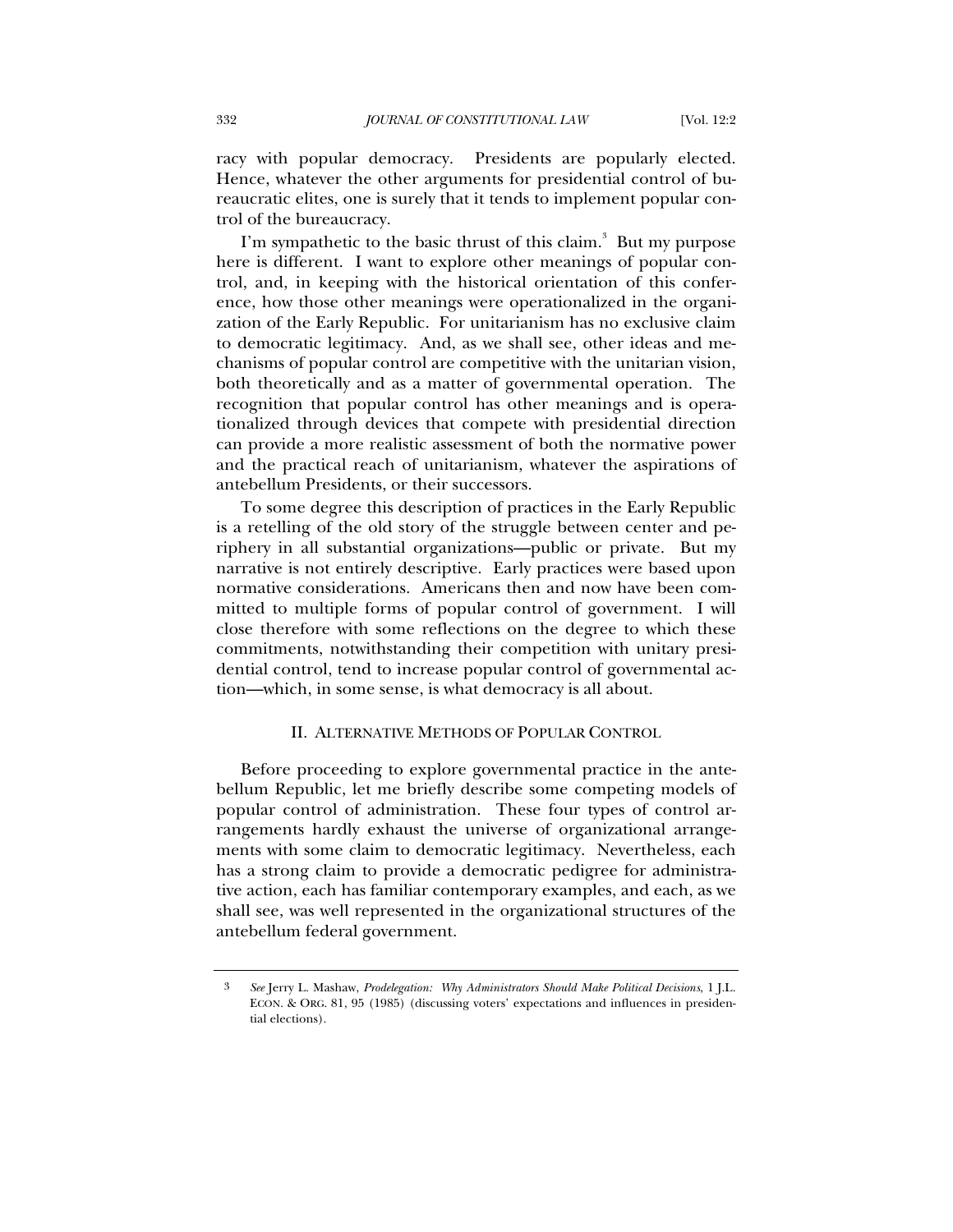Assembly control of administration is an obvious first candidate. American administrative agencies famously have two principals, the President and Congress. Congress, unlike the president, is popularly elected. No Senator or Representative can take office without winning the popular vote. And, it is Congress, not the President, that creates, empowers, and funds administrative agencies. If popular control of administration is wanted, Congress can—to some degree provide it.<sup>4</sup> That Congress is motivated to do so seems obvious. Congress hardly lets any executive effort to act autonomously go unchallenged. When, in November 2008, Secretary Paulson sent Congress a three-page bill giving the Treasury virtually unlimited discretion to spend \$700 billion, he got back a nearly 150-page statute, bristling with requirements for reports to Congress and with opportunities for congressional oversight and amendment.<sup>5</sup>

Direct citizen involvement in administration is also a well-known technique for popular influence on, if not control of, administrative action. Modern federal statutes often insist on public hearings, opportunities for notice and comment on agency rulemaking, the solicitation of advice from advisory committees, the use of standards previously formulated by private groups, and so on and on. And, as a practical matter, Presidents would not appoint, and Congresses would not confirm, heads of major departments or agencies who were not broadly acceptable to the groups most directly affected by their actions. Some citizen participation has a stronger legal character. For example, citizens are given an independent right to enforce a number of federal environmental statutes in the face of government inaction or recalcitrance.

Decentralized administration of federal law is also a common feature of American governmental arrangements. Occupational safety and health standards and environmental standards are implemented largely by state personnel. And a huge proportion of federal spending on infrastructure projects and social welfare programs is carried out at the state and local level. The use of nonfederal personnel to implement federal programs is motivated by a host of reasons. The desire of both Congress and the President to avoid "increasing the size of the federal government" is surely chief among them. But this

<sup>4</sup> A significant line of contemporary political science research is devoted to political control of the bureaucracy and focuses almost exclusively on congressional control. See the references in KENNETH J. MEIER & LAURENCE J. O'TOOLE, JR., BUREAUCRACY IN A DEMOCRATIC STATE: A GOVERNANCE PERSPECTIVE 22 tbl.2.1 (2006).

<sup>5</sup> Emergency Economic Stabilization Act of 2008, Pub. L. No. 110-343, 122 Stat. 3765 (2008).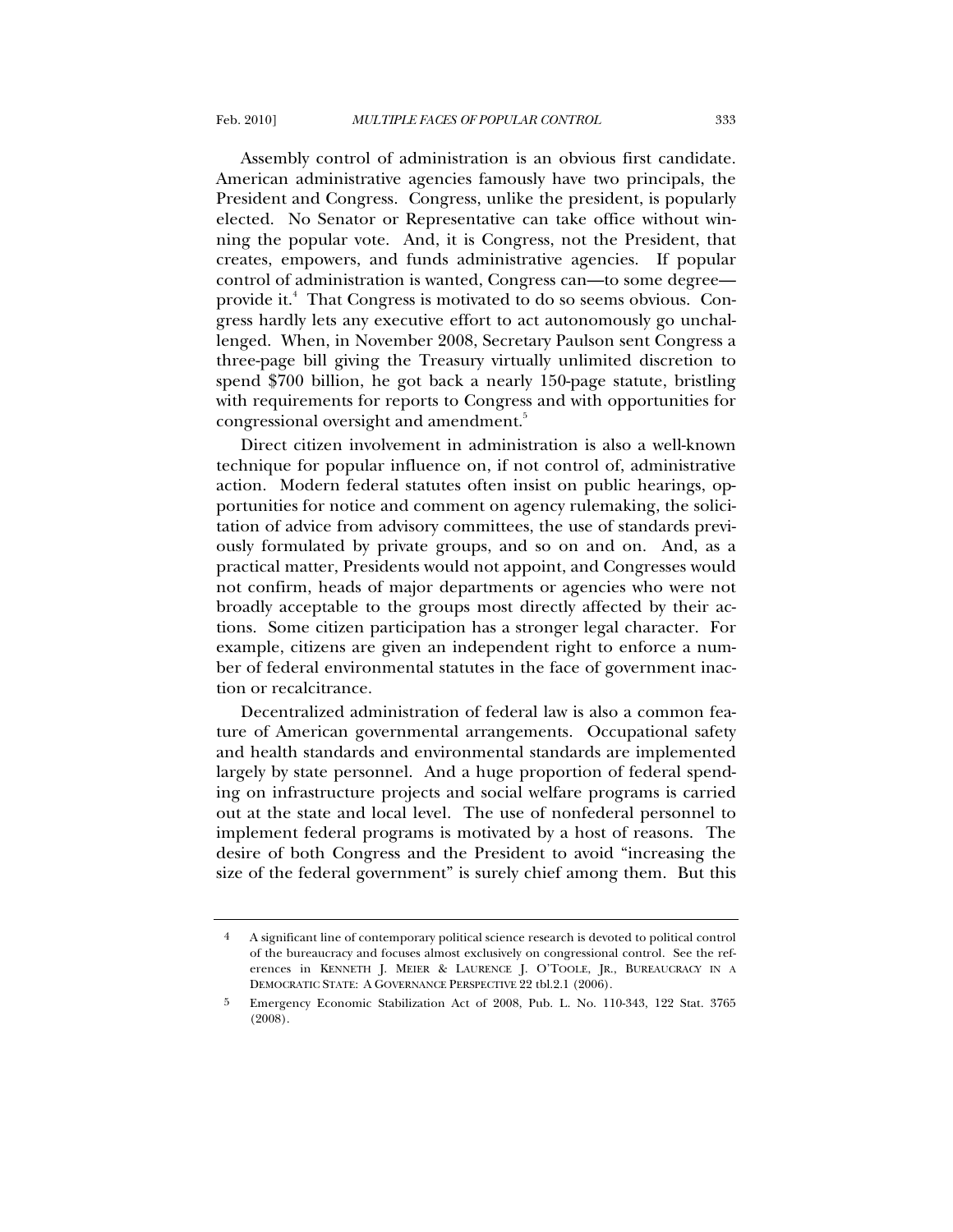political sleight of hand simultaneously pays tribute to the notion that government administered by officials "closer to the people" reinforces popular control and democratic accountability. The necessary result is variance across states, and perhaps within them, of the real force and effect of federal law—a variance that reflects local political preferences and popular political culture.

Finally, it is an accepted feature of the organization of federal administration that political parties will play a role in who administers federal law. This can, of course, reinforce presidential control over administration. But, in House Speaker Tip O'Neill's famous phrase, "all politics is local." The mobilization of parties in national elections is the mobilization of parties at the state and local level. And those state and local actors must be given a role in the selection of new administrations and the setting of the party's agenda. Nor is party participation in administrative governance merely a replication of either decentralized implementation or the influence of congressional office holders. The party faithful, who influence appointments to federal agencies and the shaping of party platforms, may or may not simultaneously be the majority party that is in control of state and local governmental machinery or of Congress. Although nowhere mentioned in the Constitution, and feared by the Constitution's drafters, political parties have become an essential feature of American democratic governance and a major avenue for outside influence on administrative personnel and priorities.

Competition for control among elected officeholders, direct public participation in administrative implementation, decentralized enforcement and execution and local partisan participation all contribute to popular control of administration. Moreover, these accepted features of American governance all, to some degree, undermine overhead control of administration by the Chief Executive. As the discussion below illustrates, these are not features of American government that emerged accidentally or without an understanding of their potential contributions to some vision of democratic governance. But, in antebellum America, these different approaches to popular control of administration were often pursued by mechanisms that are unfamiliar to contemporary institutional designers or that had a different political salience in that earlier period.

#### III. ELECTORAL CONTROL

I will not here belabor the separation of powers issues that punctuate the 200-plus years of competition between Congresses and Presidents for control over administrative action. The existing literature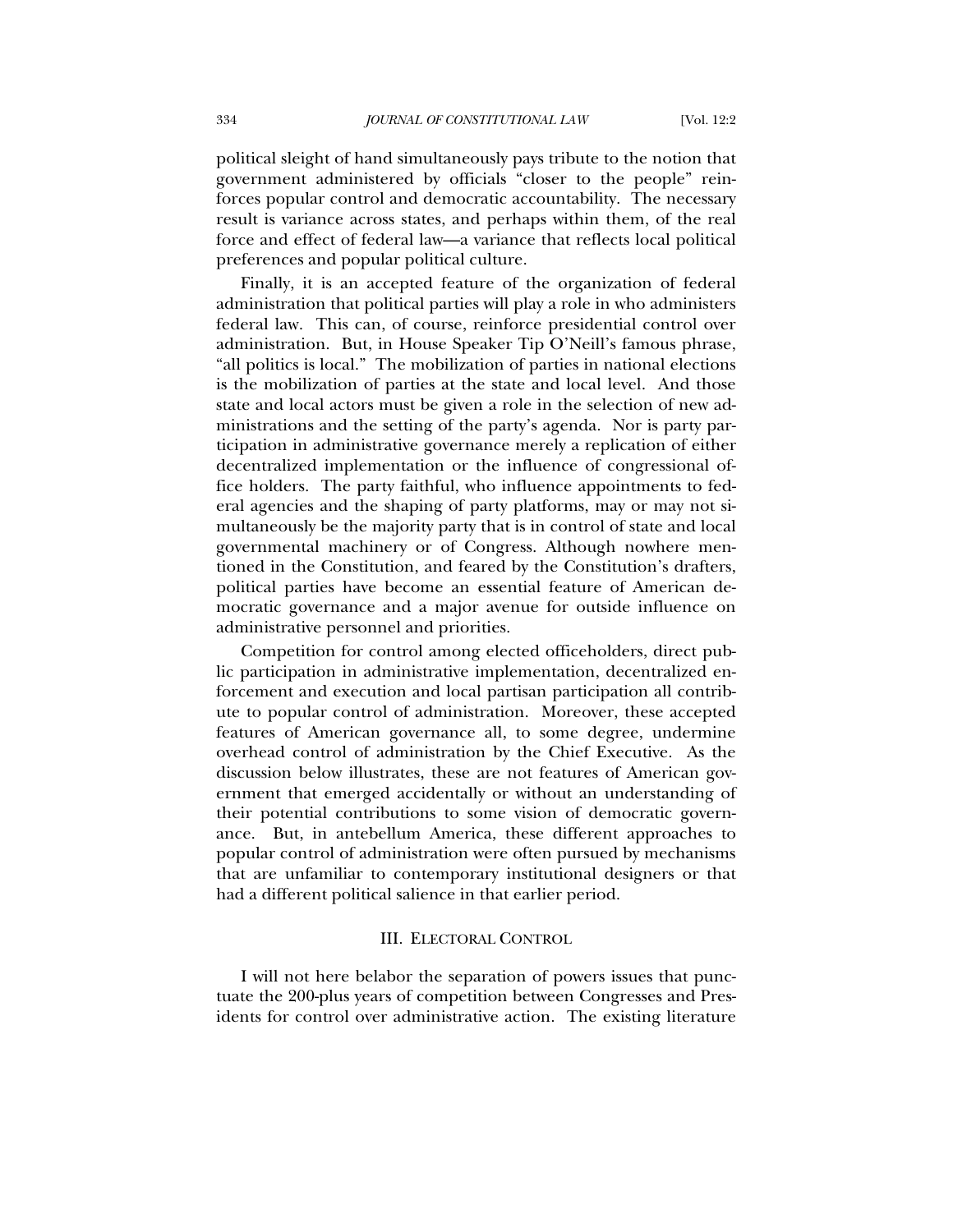is massive, perhaps excessive. W.F. Willoughby put the point well in his 1919 treatise, when he said that the U.S. Constitution "failed utterly to recognize or to make any direct provision for the exercise of administrative powers." He continued, "[i]n consequence of this failure our entire constitutional history has been marked by a struggle between the legislative and executive branches as to the relative parts that they should play in the exercise of this power."<sup>6</sup> Those comments seem as perspicacious in 2009 as they did in 1919. But a few additional thoughts directly relevant to the current theme of popular control seem in order.

First, the claim that the President represents the people by popular election was not really a credible claim until the Jacksonian period. It was not until about 1830 that state election laws enfranchised most white males and bound presidential electors to cast their ballots, for President and Vice President, in accordance with the popular vote.<sup>7</sup> The Federalists' normative claim for a strong chief executive with substantial control over administration was based on efficiency, not democracy. Indeed, democratic legitimacy was generally thought to reside in the legislative branch, particularly the House of Representatives, for many years the only directly elected branch of the federal government. When the Jeffersonian Republicans took over from the Federalists in 1801, Thomas Jefferson described his election as working a revolution in the American form of government.<sup>8</sup> By this he meant that his party was committed to returning authority to the legislature, reducing the size of the federal workforce and recognizing the states as the principal governing authorities for the country. Jefferson's actions were not always true to this vision, $\degree$  but it was not

<sup>6</sup> W.F. WILLOUGHBY, AN INTRODUCTION TO THE STUDY OF THE GOVERNMENT OF MODERN STATES 242 (1919).

See SEAN WILENTZ, THE RISE OF AMERICAN DEMOCRACY: JEFFERSON TO LINCOLN 181-217, 308–09 (2005), for a discussion of the progression in American presidential elections towards the principle of universal white adult male suffrage.

<sup>8</sup> Letter from President Thomas Jefferson to Judge Spencer Roane (Sept. 6, 1819), *in* 15 THE WRITINGS OF THOMAS JEFFERSON 212, 214–15 (Andrew A. Lipscomb & Albert Ellery Bergh eds., 1904) (taking the position that the judiciary should not have the exclusive right to interpret the Constitution, and that each of the three branches of government should have an equal right to independently decide the meaning of the document).

<sup>9</sup> Henry Adams summed up the inconsistency of Jefferson's actions with his "Virginia Republican" principles: "[T]he embargo and the Louisiana purchase taken together were more destructive to the theory and practice of a Virginia republic than any foreign war was likely to be." 2 HENRY ADAMS, HISTORY OF THE UNITED STATES OF AMERICA DURING THE SECOND ADMINISTRATION OF THOMAS JEFFERSON 273 (Antiquarian Press Ltd. 1962) (1890).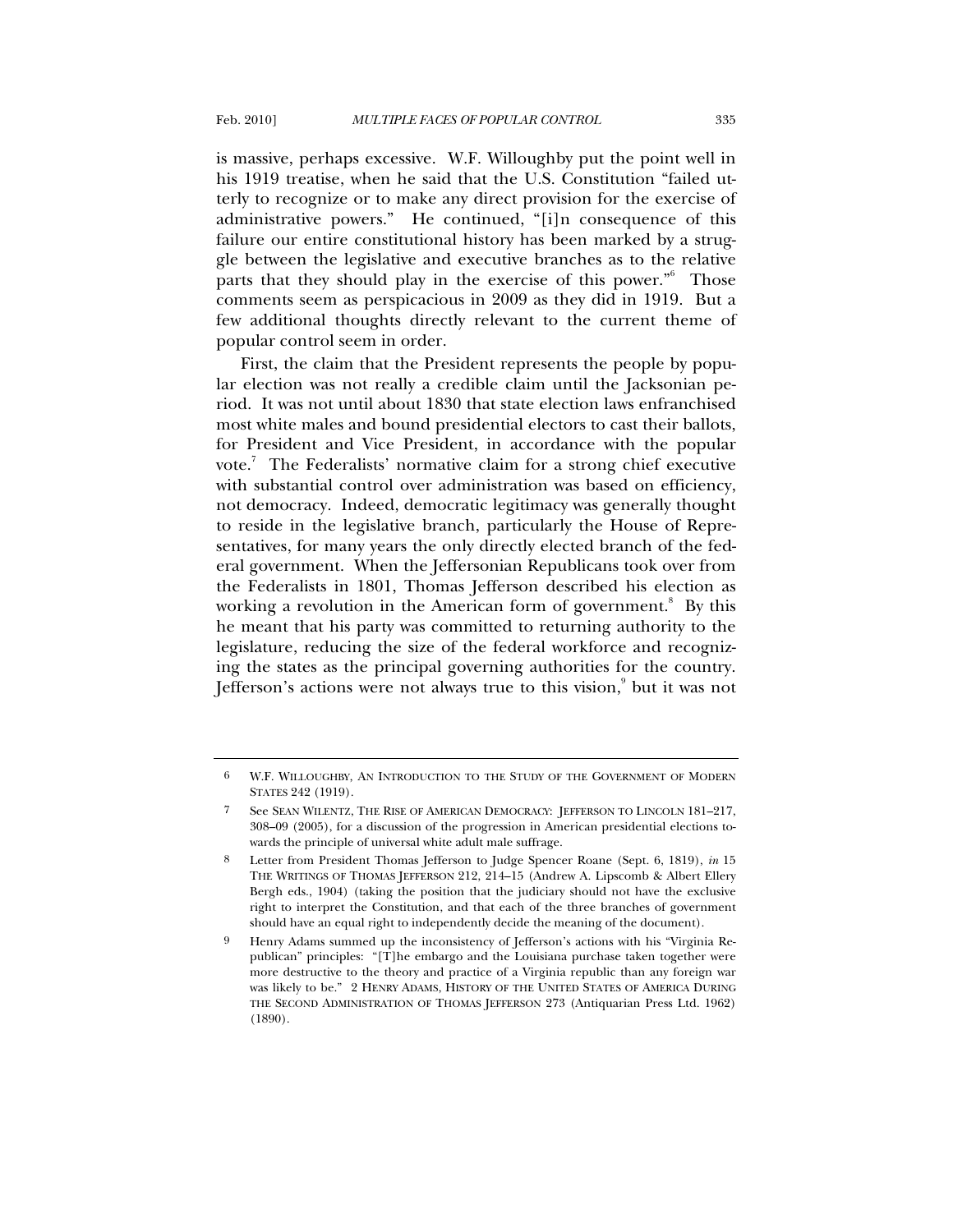until Jackson that the President could realistically claim to speak for the people.

Second, in the Early Republic, even more than now, congressional statutes named the President as the administrative officer in charge of new legislative policies.<sup>10</sup> It was recognized that the President would delegate this authority to others, and that the statutes themselves gave the President a direct role in administration. Nevertheless, both Congress and the courts distinguished between the President's directive authority under statutes that specifically authorized presidential action, and those that empowered other officers to carry out administrative duties.<sup>11</sup>

This was true even under statutes that were highly presidential in form. For example, the Embargo of  $1807-1809<sup>12</sup>$  is often characterized as "Jefferson's Embargo," because the plan was his idea, and the implementing statutes $13$  virtually all named the President as the principal administrative officer. But, not every provision of the legislation carried this implication. One of the Treasury's early instructions to Collectors of Revenue under the embargo statutes informed them that the President considered vessels loaded with provisions to be suspicious and subject to detention. Following orders, the Collector at Charleston refused to grant clearance to a vessel loaded with rice and ostensibly bound for Baltimore. The Collector had publicly denied that he personally found the vessel suspicious, but explained his actions by invoking the presidential instruction.

Relying on the Collector's public statements, the owner of the vessel brought a mandamus action in the federal circuit court to have his vessel released. Justice Johnson, a Jefferson appointee sitting as a circuit judge, ordered the vessel released.<sup>14</sup> The relevant statute allowed

<sup>10</sup> *See* Jerry L. Mashaw, *Recovering American Administrative Law: Federalist Foundations, 1787– 1801*, 115 YALE L.J. 1256, 1299–300 (2006) (describing occasions where Congress presumed administrative and regulatory responsibilities to be the President's in regards to war or foreign affairs).

<sup>11</sup> See the discussion in Kevin M. Stack, *The President's Statutory Powers to Administer the Laws,* 106 COLUM. L. REV. 263 (2006), arguing that the President has authority to administer the laws only when the statute specifically grants it, but not when the statute grants the authority to another executive officer.

<sup>12</sup> For classic treatments of the embargo, see generally WALTER WILSON JENNINGS, THE AMERICAN EMBARGO 1807–1809 (A.M. Schlesinger ed., 1921), and LOUIS MARTIN SEARS, JEFFERSON AND THE EMBARGO (1927).

<sup>13</sup> For details on the statutory history of the embargo, see Jerry L. Mashaw, *Reluctant Nationalists: Federal Administration and Administrative Law in the Republican Era, 1801–1829*, 116 YALE L.J. 1636, 1650–55 (2007).

<sup>14</sup> *See Ex parte* Gilchrist, 10 F. Cas. 355, 366 (C.C.D.S.C. 1808) (No. 5420) (stating that there is good reason for the court to exercise its mandamus power and release the vessel).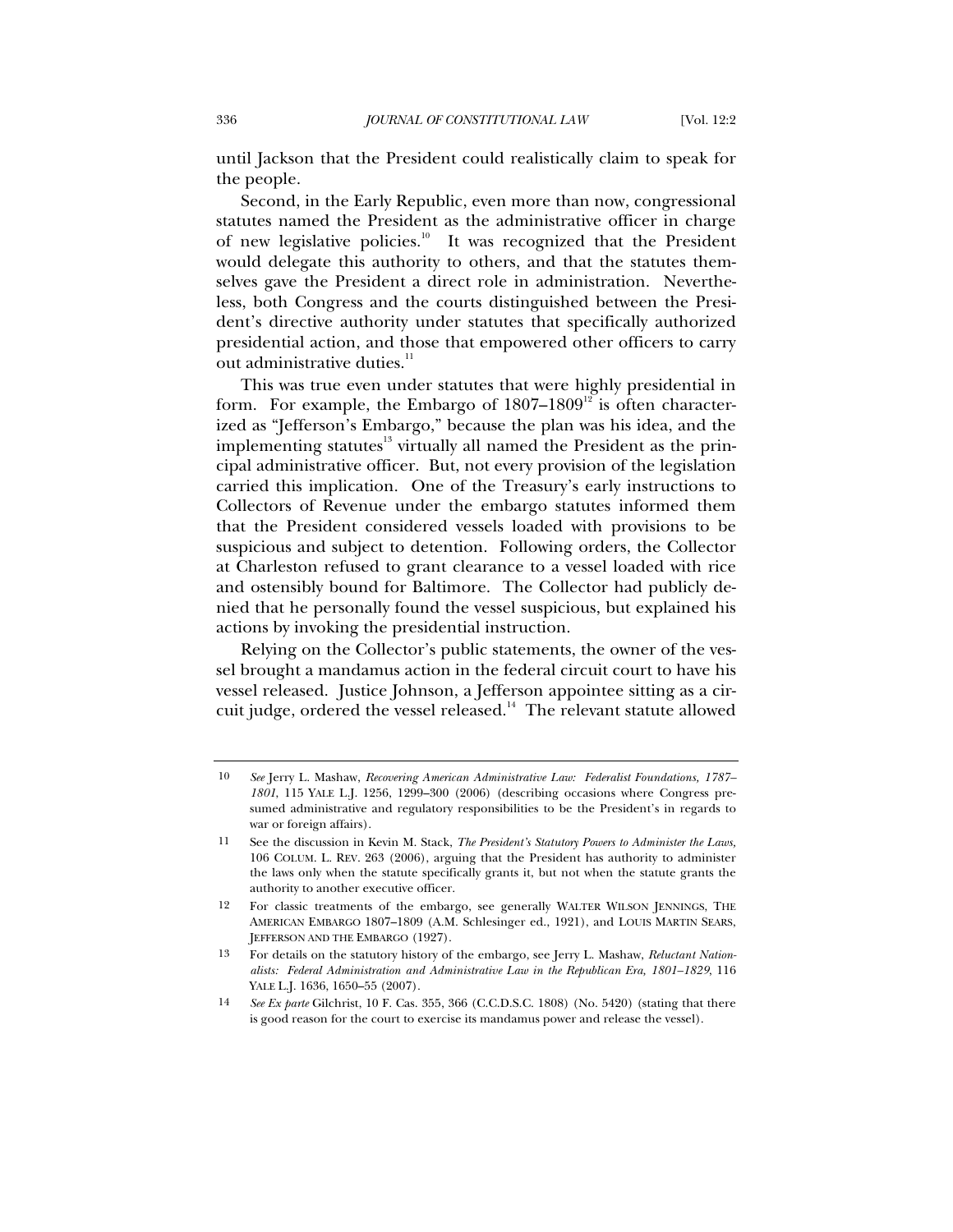detention when the Collector was of the opinion that the vessel intended to evade the embargo. According to Justice Johnson, nothing in the statute gave the President the authority to direct the Collector to hold a vessel contrary to the Collector's own judgment. On the advice of the Attorney General that circuit courts had no mandamus jurisdiction, Jefferson instructed other Collectors to ignore mandamus orders from federal circuit courts. And Congress quickly passed an amendment to the embargo statutes confirming the President's authority to direct the seizure of a vessel, but not before the opposition press excoriated Jefferson as dictatorial and an enemy of the rule of law.15 The *Gilchrist* case, and the political warfare that surrounded it, illustrate not only the continuous struggles over presidential authority, but also the contemporary understanding that the directive authority of the President with respect to administration was subject to control by statute. $16$ 

The default position was surely that the President could direct so long as the officer had discretion under the statute and the President's directions did not go beyond the officer's authority.<sup>17</sup> But, Congress could change the default. Under the embargo statutes, the collectors clearly had discretion, but on Judge Johnson's interpretation, they had no discretion not to exercise it themselves. And Presidents may not rewrite the law.<sup>18</sup> In short, antebellum statutes often reinforced the President's claim to exercise democratic political con-

<sup>15</sup> For a discussion of *Gilchrist* and the reactions to it, see 1 CHARLES WARREN, THE SUPREME COURT IN UNITED STATES HISTORY 324–38 (rev. ed. 1926) (noting Jefferson's decision to seize certain vessels, the intense public reaction it caused, and Johnson's decision to call Jefferson's instructions illegal).

<sup>16</sup> President Jefferson may have had the better of the argument on the merits as well. The first embargo statute provided that the President had authority to issue "such instructions to the officers of the revenue, and of the navy and revenue cutters of the United States, as shall appear best adapted for carrying the same [meaning the statute] into full effect." An Act Laying an Embargo on All Ships and Vessels in the Ports and Harbors of the United States, ch. 5, § 1, 2 Stat. 451 (1807) (repealed 1809). Moreover, while Jefferson's instructions constrained the collectors' discretion, they did not displace that discretion completely. And, as Jefferson later explained to Governor Pinckney, he acted to ensure the consistent and faithful execution of the laws. *See* Letter from President Thomas Jefferson to Governor Charles Pinckney (July 18, 1808), *in* 12 WRITINGS OF THOMAS JEFFERSON, *supra* note 8, at 102–04 (discussing Jefferson's goals of consistency and uniformity when deciding the law).

<sup>17</sup> Indeed, so long as the officer had discretion under the statute, there was no judicial review of his judgment. On judicial review in the antebellum republic and the limitations of the writ of mandamus, see Jerry L. Mashaw, *Administration and "The Democracy": Administrative Law from Jackson to Lincoln, 1829–1861*, 117 YALE L.J. 1568, 1669–84 (2008) and authorities therein cited.

<sup>18</sup> For a classic early case, see *Little v. Barreme*, 6 U.S. (2 Cranch) 170, 178 (1804), noting that the President gives orders according to instructions and acts of Congress.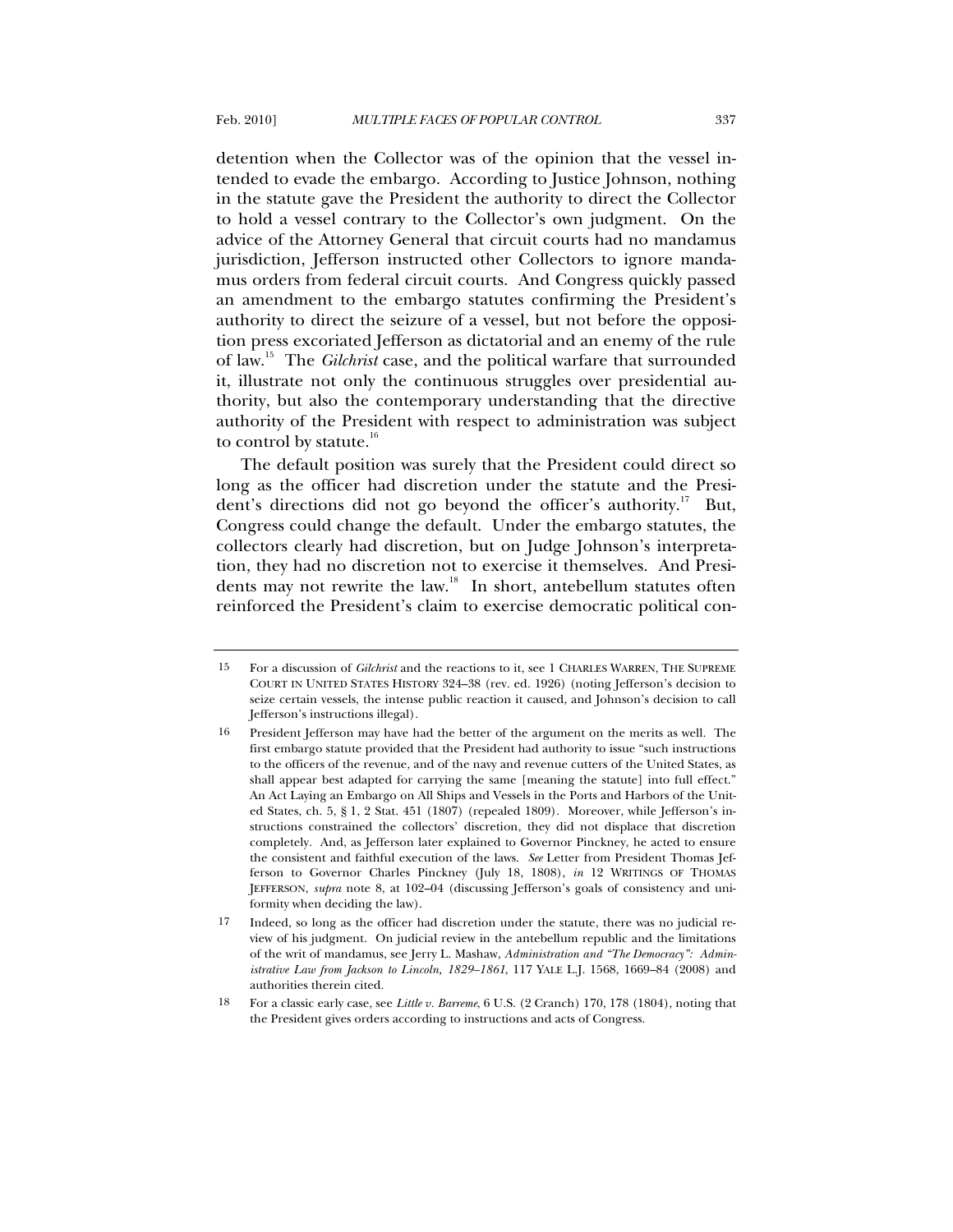trol over administration by adding the imprimatur of a popularly elected assembly. But not always.

Third, and finally, if normative commitments to a particular form of popular control of administration are to be judged by how events played out on the ground, congressional claims to authentic popular control may be superior to those of Presidents, at least in the antebellum period. Presidents like Washington, Jefferson and Jackson exercised substantial control over administrative matters, both large and small. But, the overall pattern of political action favored what Woodrow Wilson famously called "congressional government."<sup>19</sup> Although Wilson almost certainly over-stated his case, he had this to say about the presidency in 1885:

The business of the president, occasionally great, is usually not much above routine. Most of the time it is *mere* administration, mere obedience of directions from the masters of policy, the Standing Committees. Except in so far as his power of veto constitutes him a part of the legislature, the President might, not inconveniently, be a permanent officer; the first official of a carefully-graded and impartially regulated civil service system, through whose sure series of merit-promotions the youngest clerk might rise even to the chief magistracy.<sup>2</sup>

Other commentators have been less imaginative, but they often echo Wilson's basic proposition. Speaking of the period before Jackson reasserted presidential power, Wilfred E. Binkley said: "[B]y 1825, unless the trend were checked, the presidency bade fair to represent, in time, not much more than a chairmanship of a group of permanent secretaries of the executive departments to which Congress . . . paid more attention than to the President."<sup>21</sup> And, at the close of the Jacksonian era, populated by Presidents (Polk perhaps excepted) whom no one remembers, Leonard White concluded concerning the appointments process for administrative personnel, "[i]n this aspect of the struggle for power, the legislative branch stood relatively a victor in 1861 even though the executive still held high [i.e., constitutional] ground."<sup>22</sup>

To be sure, as Calabresi and Yoo point out over and over again in their book, Presidents often asserted their claim to executive author-

<sup>19</sup> WOODROW WILSON, CONGRESSIONAL GOVERNMENT (The World Publishing Co. 1973) (1885).

<sup>20</sup> *Id.* at 170.

<sup>21</sup> WILFRED E. BINKLEY, PRESIDENT AND CONGRESS 78–79 (3d rev. ed. 1962) (1947).

<sup>22</sup> LEONARD D. WHITE, THE JACKSONIANS: A STUDY IN ADMINISTRATIVE HISTORY 1829–1861, at 124 (1954).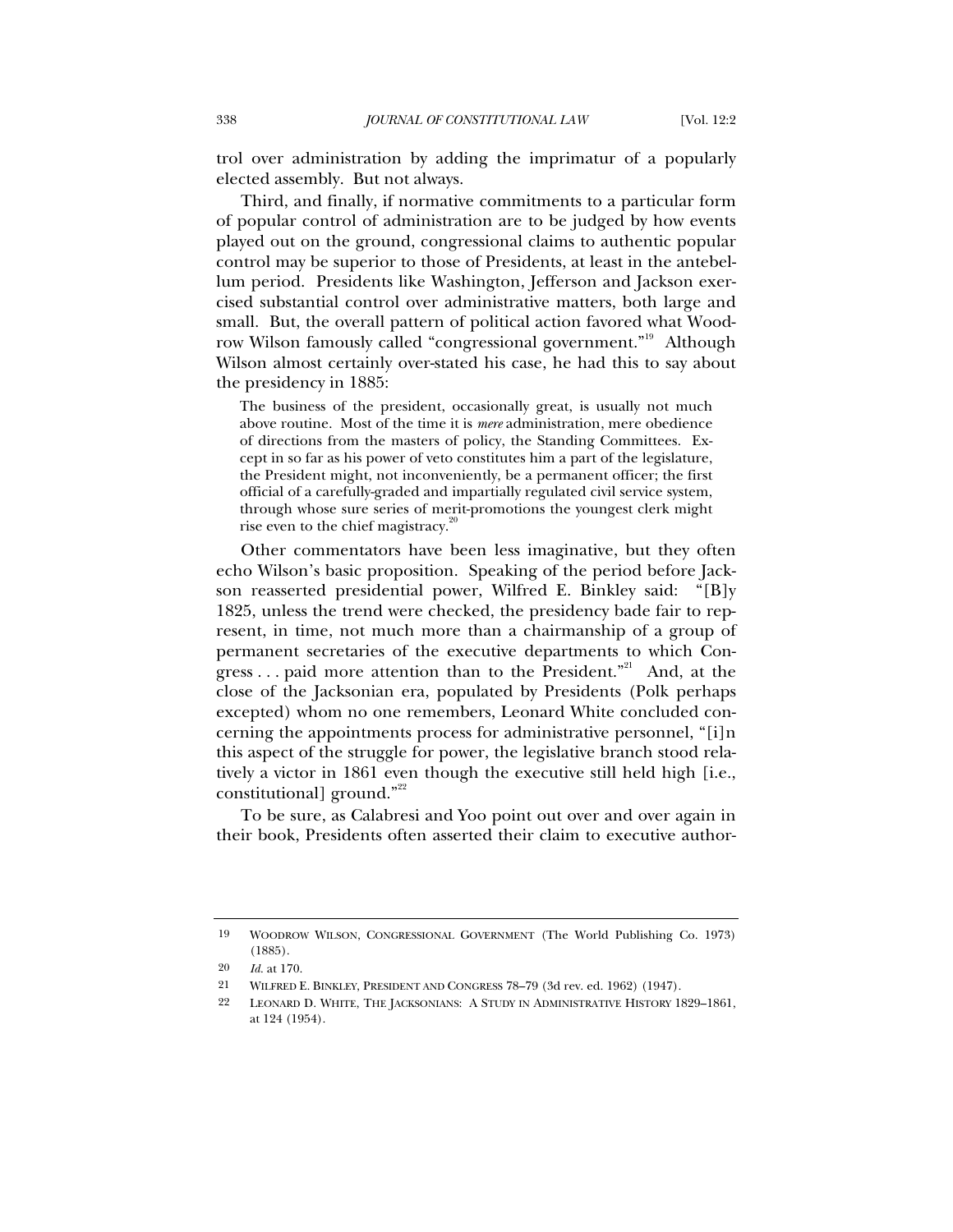ity, $2<sup>3</sup>$  and, at least after Jackson, they could do so in part on the basis of their popular mandates. My point is merely that there was a strong and competing vision of political control based in electoral politics assembly government. From the 1820s forward, Congress increasingly organized itself in specialized committees in order, not just to legislate, but to oversee administration. Presidential authority had a number of good years, but in most years throughout the antebellum period, the idea of "political control of administration" would have been interpreted to refer to the relationship between administrators and Congress.

#### IV. POPULAR INVOLVEMENT IN ADMINISTRATION

*The Ambiguity of Office*. Today the idea of popular control of bureaucratic elites tends to be understood as a desire to infuse bureaucratic processes—populated by professionalized and mission-oriented career civil servants—with the preferences and normative commitments of ordinary citizens. While we recognize that many agencies and departments cannot operate effectively without the specialized knowledge of biologists, engineers, economists, and so on, and while we also expect these personnel to be dedicated to their agency's core mission, we do not believe that protecting the environment, regulating consumer fraud, or building highways, exhausts our vision of good public policy or a good life. The involvement of ordinary citizens in administration through participation in agency processes, serving on advisory committees and the like, is often designed to temper agency tunnel vision. By a "bureaucratic elite" we tend to mean a group of professionals with specialized knowledge who are dedicated to a particular task or mission.

These modern ideas of bureaucratic elitism are almost wholly inappropriate to the conditions of American governance in the Antebellum period. President Washington famously based appointments of officers on what he called "fitness of character," by which he meant people who had the respect of their fellows and would therefore help to engender respect for the new national government.<sup>24</sup> Virtually all field personnel were chosen from the locality in which they would

<sup>23</sup> Often, but surely not always. President Tyler, for example, proposed to make the Treasury a truly independent agency, thus, in his words establishing "a complete separation . . . between the sword and the purse." John Tyler, Inaugural Address (Apr. 9, 1841), *in* 5 A COMPILATION OF THE MESSAGES AND PAPERS OF THE PRESIDENTS 1889–90 (James D. Richardson ed., 1897).

<sup>24</sup> LEONARD D. WHITE, THE FEDERALISTS: A STUDY IN ADMINISTRATIVE HISTORY 258–59 (1948).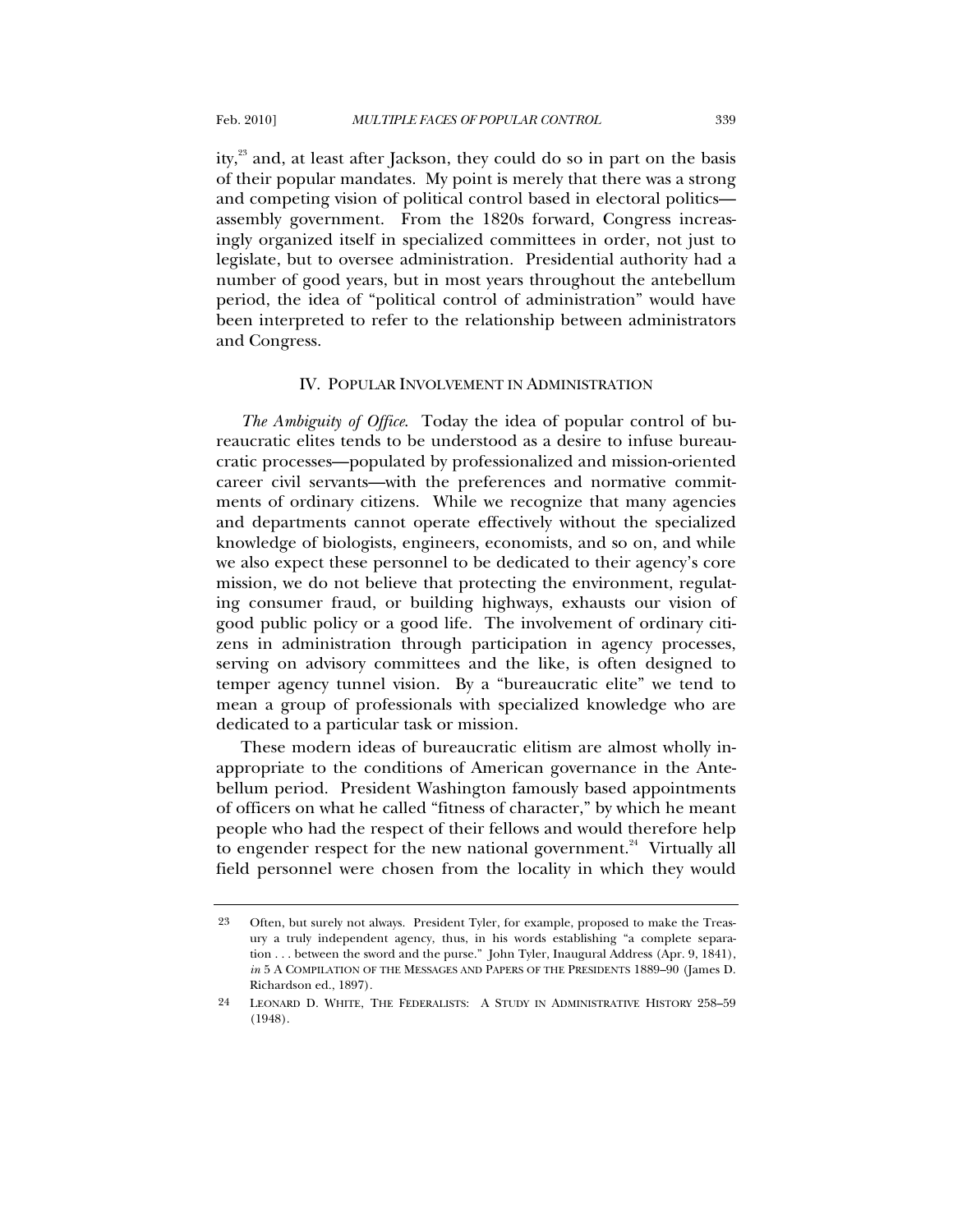serve. In a significant sense the officers' authority did not come from the office. The government's authority came from its association with the private status of the office holder. Popular control, that is, control of official action by people who were respected in their communities, was in this sense built into the idea of office itself.

Moreover, most officials outside of the capital, which contained relatively few, were part-time employees, compensated by fees and commissions. These officials were not the full-time salaried career civil servants of modern imagination, but hybrid "officers" who combined federal authority, independent political standing and private entrepreneurship. It was quite unclear whether the federal official should be viewed as an officer who also had a private occupation, or as a private citizen who carried out some aspects of the public service. Customs and excise tax collectors, federal marshals, and deputy postmasters were spread across the country in areas of both large and minimal population and commerce. In many smaller communities there simply was not enough government work to justify full-time salaried employees. The local printer or general store owner was primarily that, and only served incidentally as the local deputy postmaster. $25$ 

This confusion of public and private roles could obviously lead to abusive practices, particularly when "good character" took on political overtones. President Washington also demanded that appointees be well-disposed toward the government. In the context of the times, this also meant that the appointee was a good Federalist. In the early years of the Republic, political disagreement was often interpreted as disagreement over fundamental principles. Hence, the local printerpostmaster was often also the publisher of a federalist newspaper or broadsheet. Complaints were rife that these printer-postmasters circulated Federalist newspapers without paying postage and delayed or misplaced Republican publications posted for delivery through the mails. $^{26}$ 

Similarly, while paying on a piece rate or commission tended to promote energy in office, it also had its downside. Many believed that pecuniary rewards for unpleasant jobs like tax collection were essential. Tench Coxe, the U.S. Commissioner of Revenue, wrote to

<sup>25</sup> *See generally* Karen Orren, *The Work of Government: Recovering the Discourse of Office in* Marbury v. Madison, 8 STUD. AM. POL. DEV. 60 (1994) (describing the notion of office in the Early Republic as a holdover from an earlier period in which offices were treated as a species of property).

<sup>26</sup> For a study emphasizing the excesses of these and other Federalist office holders, see CARL E. PRINCE, THE FEDERALISTS AND THE ORIGINS OF THE U.S. CIVIL SERVICE (1977).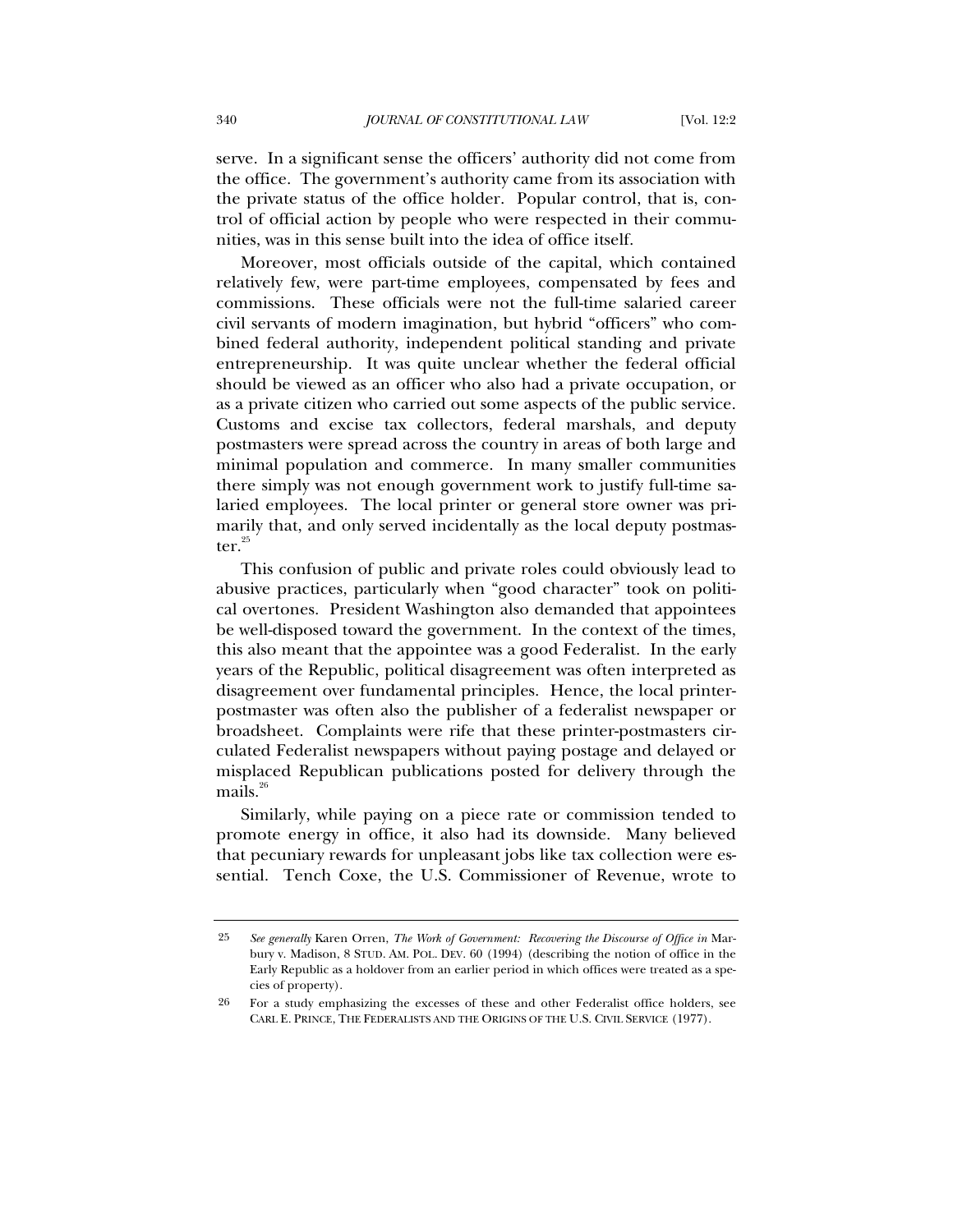Alexander Hamilton that "it was more easy to excite [the tax collectors'] attention and Vigilance and to animate their exertions by an addition to their Commissions  $\dots$  than to their salaries."<sup>27</sup> But, it was not easy to get the incentives right. The prospect of large gains from finding that importers had fraudulently declared the contents or value of a vessel's goods, tempted collectors and other revenue officers to turn technical violations into allegations of fraud—allegations that could force large settlements from ship owners who could not afford to risk either delay in selling their goods or losing their vessels and cargoes.<sup>28</sup>

Central offices at the capital attempted to regulate the behavior of widely-dispersed federal officials. Alexander Hamilton, for example, issued scores of Treasury circulars and instructions to field personnel,<sup>29</sup> and other department heads followed similar practices. Moreover, Congress reinforced supervisory authority in numerous statutes specifying that lower level officials were subject to the superintending instruction of higher level administrators.<sup>30</sup> But, these statutory provisions and administrative attempts at control went somewhat against the grain of conventional understandings of an officer's position. Offices were never heritable property as they had sometimes been in England, but the degree to which a part-time official paid by fees and commissions and engaged in other businesses was subject to stringent overhead supervisory control was a vexed question. As a legal matter it was often difficult to determine whether a person was an "officer" or a "contractor."<sup>31</sup>

When Thomas Jefferson took office in 1801, the federal civilian establishment consisted of roughly 3,000 officers, only 150 of whom

<sup>27</sup> Letter from Tench Coxe, U.S. Comm'r of Revenue to Alexander Hamilton, Sec'y of the Treasury (July 25, 1792), *in* 12 THE PAPERS OF ALEXANDER HAMILTON 85, 88 (Harold C. Syrett ed., 1967).

<sup>28</sup> Nicholas Parrillo, The Rise of Non-Profit Government in America: The Case of Federal Customs Collection 53 (Dec. 4, 2008) (unpublished manuscript, on file with author).

<sup>29</sup> A small sample of Hamilton's Treasury circulars is included in 3 THE WORKS OF ALEXANDER HAMILTON 537–70 (John C. Hamilton ed., New York, John F. Trow 1850). Other examples appear in LAURENCE F. SCHMECKEBIER, THE CUSTOMS SERVICE: ITS HISTORY, ACTIVITIES AND ORGANIZATION 8 (1924); 5 THE WORKS OF ALEXANDER HAMILTON 49 (Henry Cabot Lodge ed., 1904); and 6 *id.* at 340.

<sup>30</sup> *See, e.g.*, Act of Feb. 20, 1792, ch. 7, § 3, 1 Stat. 232, 234 (stating that the Postmaster General will be in charge of those under his employ); An Act to Establish the Treasury Department, ch. 12, § 2, 1 Stat. 65, 65–66 (1789) (discussing the duties of the Secretary of the Treasury); Act of June 5, 1794, ch. 48, § 4, 1 Stat. 376, 378, (repealed 1802) (noting that certain duties are under the control of the department of the treasury).

<sup>31</sup> See, for example, Justice Marshall's opinion in *United States v. Maurice*, 26 F. Cas. 1211, 1213 (C.C.D. Va. 1823) (No. 15,747) (noting that there is some ambiguity as to who, according to law, is counted as an officer).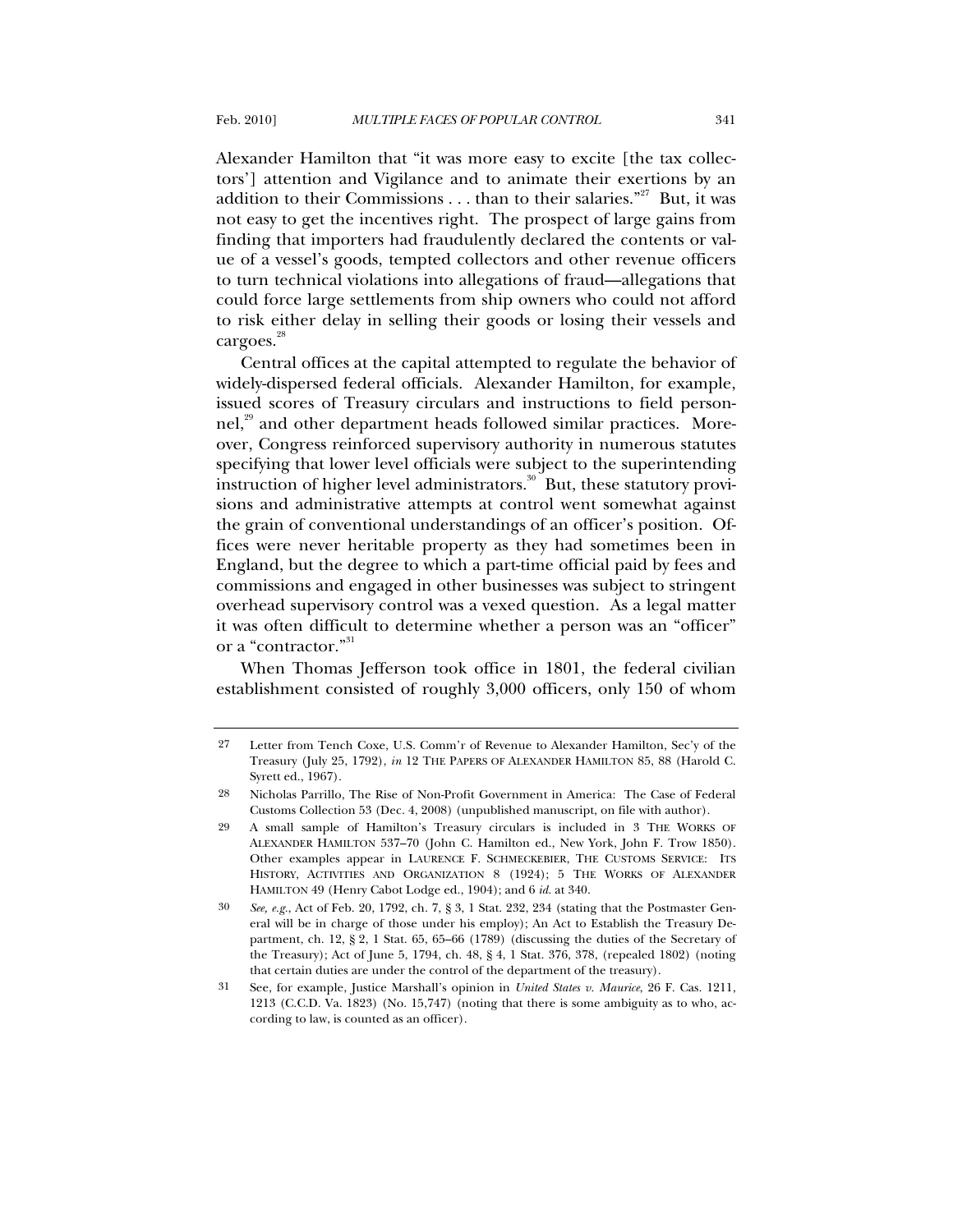were located in the capital. These latter officials were easily supervised, but field personnel had to be managed by correspondence, reports, and inspections. Given the difficulties of communication and transportation, even Herculean efforts on the part of central office personnel were of uncertain affect. Commenting on the early system of annual audits in the General Land Office, for example, Matthew Crenson reported:

The department would appoint some respected citizen who lived in the vicinity of a district land office to take a day off from his private labors and look in on the affairs of the register and receiver [of public lands]. Frequently, the examiner was a friend and political ally of both officers, and it was not uncommon for him to know nothing at all about the proper manner in which to conduct the business of a land office. The report which he sent to Washington was, in most cases, completely useless.

In this case, popular control was compounded. To oversee officers, who were themselves ambiguously attached to the government, the Department used other private citizens.

Ordinary citizens were enlisted to enforce the obligations of federal officers in other ways as well. Most federal officials were required to take an oath of office and to provide a bond for faithful service.<sup>33</sup> Nonfeasance or malfeasance could result in the forfeiture of the bond and also in criminal penalties. $34$  Superior officers were authorized to pursue collections of bond forfeitures or fines by lawsuit.<sup>35</sup> This injected yet another popular element into the control of administration—local juries—a question to which we will shortly return. In addition, many of these statutes provided a "*qui tam*" action, allowing a private party to bring suit against an officer and, if successful, to retain one-half the proceeds of the fine or forfeiture.<sup>36</sup>

This is not to say that the idea of office was static during the Antebellum period. But, in many ways, changes tended to reemphasize popular control by giving it another form. As will be discussed in more detail below, Andrew Jackson's program of democratizing of-

<sup>32</sup> MATTHEW A. CRENSON, THE FEDERAL MACHINE: BEGINNINGS OF BUREAUCRACY IN JACKSONIAN AMERICA 88 (1975).

<sup>33</sup> *See, e.g.*, Act of Apr. 18, 1796, ch. 13, § 2, 1 Stat. 452, 452–53 (requiring agents appointed to trading houses with American Indian tribes to take an oath to faithfully execute the trust committed to him); *see also* Mashaw, *supra* note 10, at 1317.

<sup>34</sup> *See* Mashaw, *supra* note 10, at 1316–17 (discussing the range of penalties and forfeitures included in early statutes).

<sup>35</sup> *See, e.g.*, Act of Apr. 18, 1796, ch.13, § 7, 1 Stat. at 453 (requiring agents to forfeit a sum for offence in a court action prosecuted by a supervisor of Indian affairs).

<sup>36</sup> *See, e.g.*, Act of Apr. 10, 1816, ch. 44, § 3 Stat. 266; Act of Mar. 1, 1790, ch. 2, § 3, 1 Stat. 101, 102 (requiring that one half of a forfeiture be given to the informant).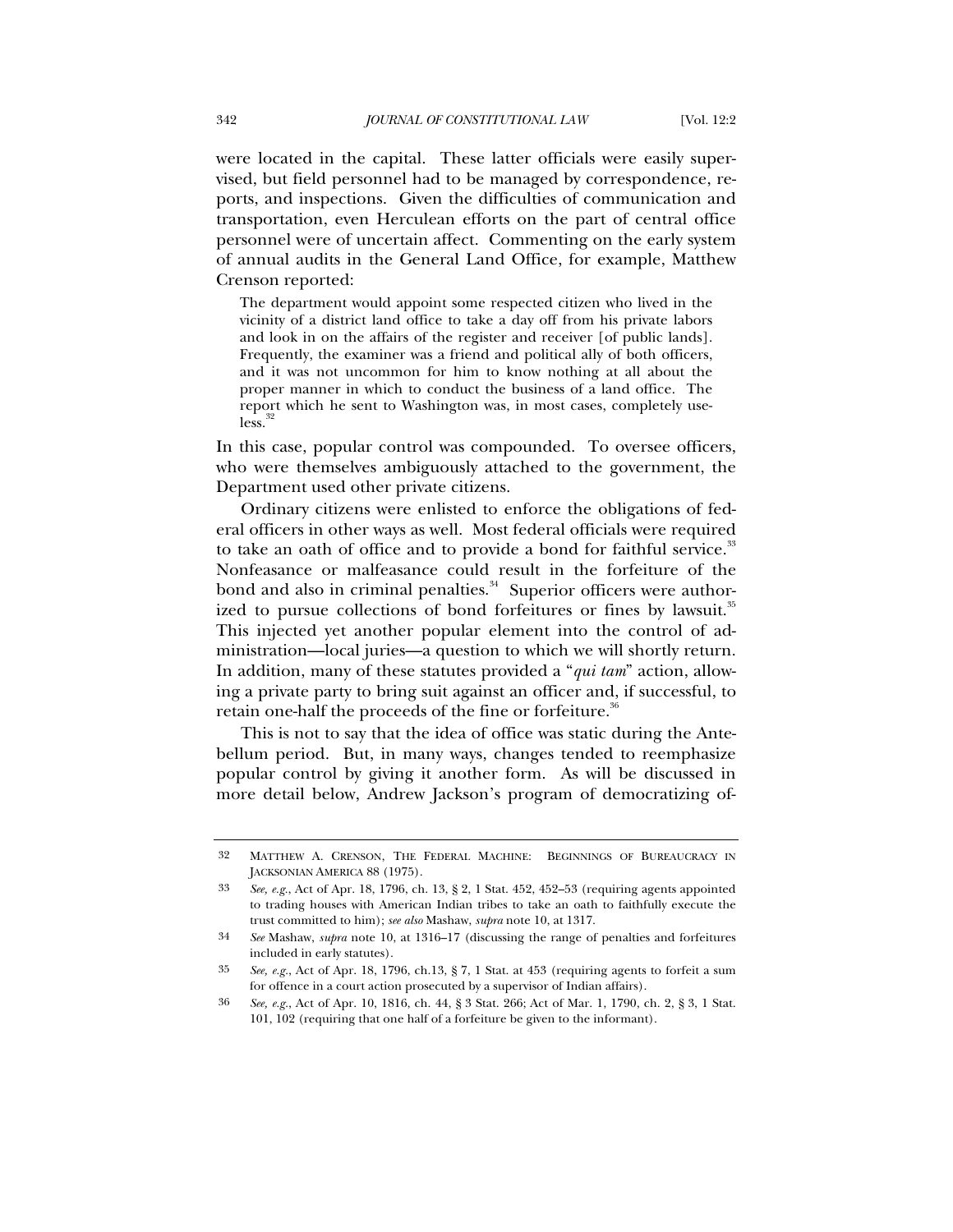fices by making them available to anyone with appropriate party backing was an attack on "bureaucratic elites." But elitism here meant high social standing, or the sense of privilege that came from long service in a particular office. The Jacksonian "spoils system" was a reinvention of popular control of administration in opposition to office holding as a privilege of higher status individuals or as a quasiproperty right. And while this democratic or popular innovation degenerated into a corrupt system that supported party organizations, it did not necessarily support presidential control of administration. In order for the new system to work as a way of mobilizing local political actors in national elections, those local actors, and the people in Congress who represented them, had to be given substantial control over office holding.<sup>37</sup>

*The Use of Laymen in Administrative Decision Making and Enforcement*. In a number of ways, early arrangements for federal administration of the law insinuated laypersons directly into public administration. For example, in one of its first revenue measures,<sup>38</sup> Congress required that customs officials use laymen to assist in resolving any disputes about valuation. Under the statute, a ship's papers and invoices were required to be taken as prima facie evidence of what the vessel contained and of the value of the goods.<sup>39</sup> If officials believed that some goods were not disclosed in the invoices, or that the invoices misrepresented the value of the cargo, they could levy additional duties, but only with the approval of two reputable merchants who would be asked to determine the value of the goods and their conformity to the ship's invoices.<sup>40</sup>

Similarly, ships clearing a port were required to declare their next destination and were allowed to unload only at that port. Collection officers could waive this requirement but only with the agreement of the wardens of the local port (presumably state or local officials) or, if there were no wardens, two reputable citizens "acquainted with matters of that kind."<sup>41</sup> Should goods not be accompanied by invoices or should they be damaged in transit, they were once again to be valued by two merchants.<sup>42</sup> And, as in the case of suspected fraud

<sup>37</sup> *See generally* CARL RUSSELL FISH, THE CIVIL SERVICE AND THE PATRONAGE (Russell & Russell Inc. 1963) (1904) (discussing the history of civil service and patronage in government).

<sup>38</sup> Act of July 31, 1789, ch. 5, 1 Stat. 29 (repealed 1790).

<sup>39</sup> *Id.* § 13.

<sup>40</sup> *Id.* § 22.

<sup>41</sup> *Id.* § 12.

<sup>42</sup> *Id.* §§ 16, 22.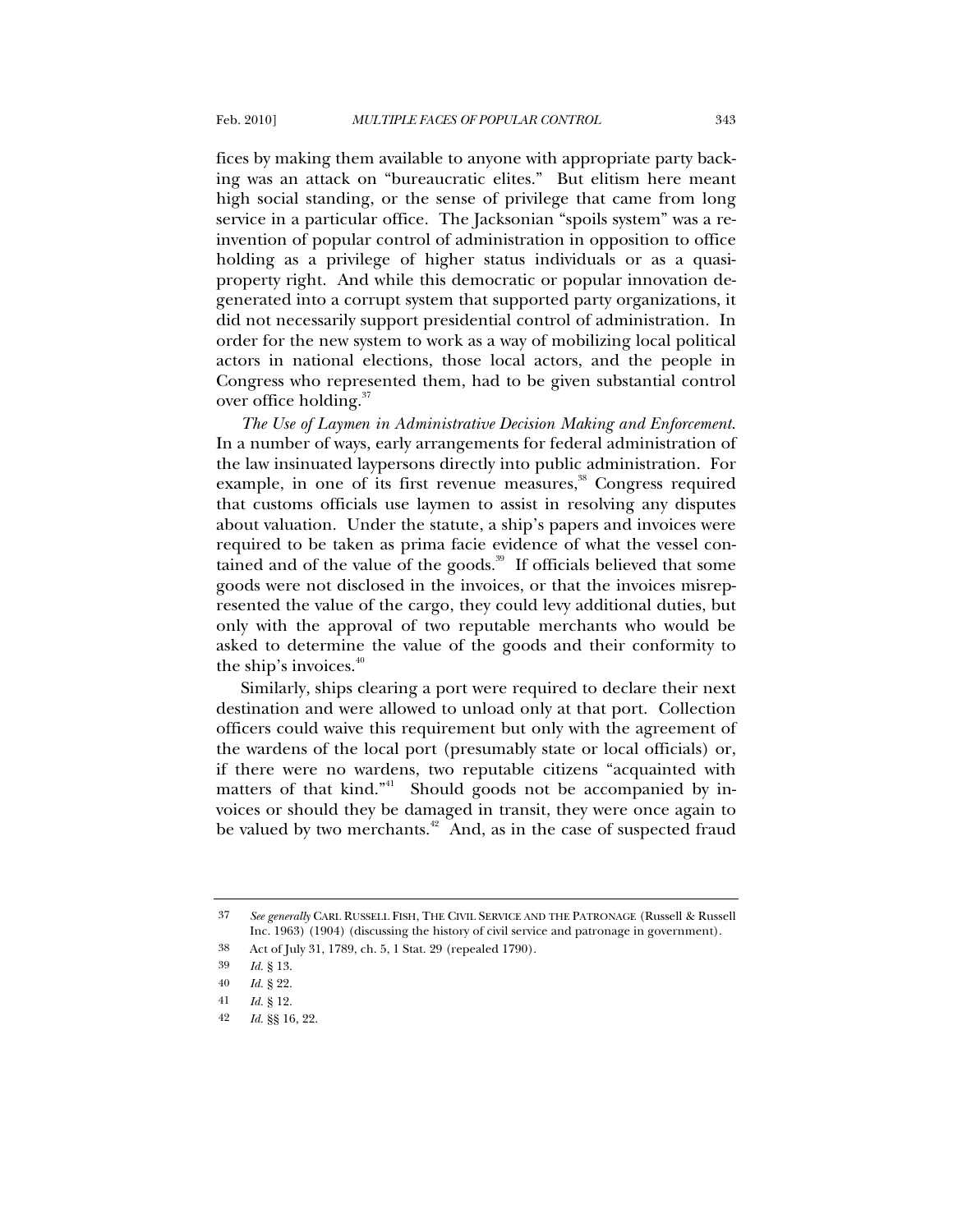in the invoices, one merchant was appointed by the collector and the other by the owner or consignee of the goods in dispute.<sup>43</sup>

The involvement of merchants in the activities of custom houses was much more extensive than these statutory provisions reveal. Customs officials were chosen from the merchant class and constantly accommodated federal policy to the necessities of trade.<sup>44</sup> As Gautham Rao has recently demonstrated, it is hardly too much to say that in the early years of the Republic, the major customs houses were run by the local merchants.<sup>45</sup>

A similar involvement of both regulatory beneficiaries and neutral parties can be found in the national government's first foray into health and safety regulation.<sup>46</sup> That statute, in addition to requiring specific provisions and medicines aboard sailing vessels, $47$  required that the master keep the ship in port if the mate or first officer and a majority of the crew felt the ship was unseaworthy.<sup>48</sup> The master could petition a district judge, or if unavailable, a justice of the peace, for an order to put to sea. And, while the judicial officer had final authority to make a decision, he was required to appoint three skillful mariners in the town to examine the vessel and to make a report on its condition.<sup>49</sup>

*Qui tam* actions have already been mentioned, and they were attached to a large number of federal statutes, not only to police the activities of federal officers, but also to provide additional enforcement resources beyond those available through the U.S. Attorneys in each state. Moreover, to avoid the expense of maintaining a substantial standing Navy, the United States relied heavily on the issuance of Letters of Marques to private vessels, which authorized them to seize enemy vessels and their cargos as prizes.

The nation's first attempt at regulating steamboat safety also employed private inspectors as the primary mechanism of regulation.<sup>30</sup> Section 6 of that Act required each owner or master of a steamboat to obtain a yearly inspection of the vessel and a half-yearly inspection of the boilers. The procedure was for the master or owner to petition a

<sup>43</sup> *Id.* § 16.

<sup>44</sup> Gautham Rao, The Creation of the American State: Customhouses, Law, and Commerce in the Age of Revolution 84–85 (Dec. 2008) (unpublished Ph.D. dissertation, University of Chicago) (on file with author).

<sup>45</sup> *Id.* at 4–7.

<sup>46</sup> Act of July 20, 1790, ch. 29, 1 Stat. 131.

<sup>47</sup> *Id.* §§ 8, 9.

<sup>48</sup> *Id.* § 3.

<sup>49</sup> *Id.*

<sup>50</sup> Act of July 7, 1838, ch. 191, § 3, 5 Stat. 304.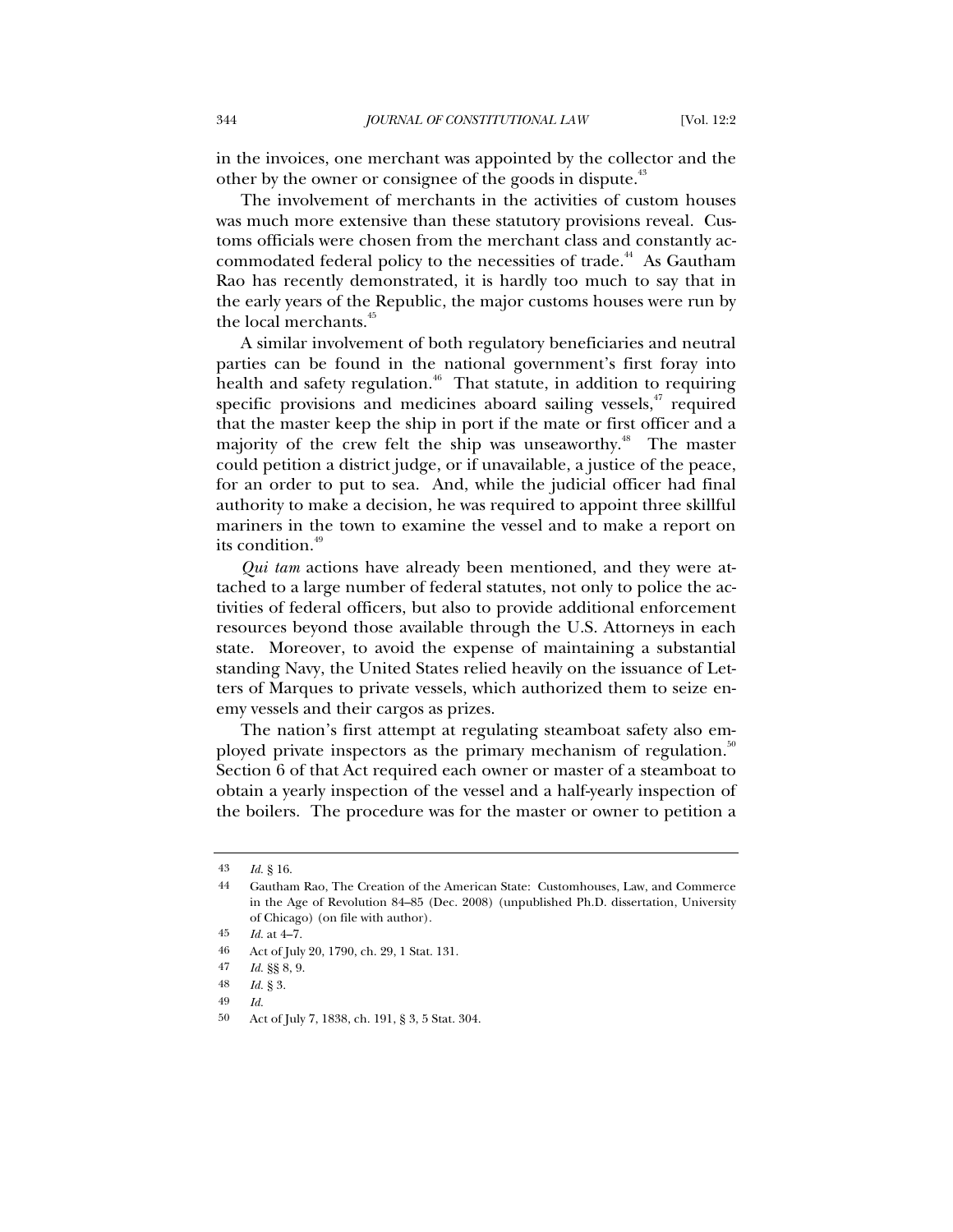federal district judge to appoint one or more persons competent to make an inspection.<sup>51</sup> If the inspector found the vessel seaworthy and its boiler safe, a permit would be issued for the carriage of passengers.<sup>52</sup> Although inspectors were required to swear on oath to faithfully carry out their duties, they were paid by the owner or master of the vessel—five dollars for the inspection of the boat and five dollars for certification that the boilers were safe. $53$  Beyond the requirement that the inspector be "competent," judges could apparently appoint anyone as a steamboat inspector.<sup>54</sup>

A number of these techniques for inserting lay decision making into federal administration and law enforcement turned out to be ineffective or corruptible. Privateers tended to be useless against regular navies, tended not to make nice distinctions between friend and foe, and sometimes were hard to restrain once peace was restored.<sup>55</sup> Informer suits could be used for personal harassment, or to corrupt public officers through collusion between the informant and the enforcer,<sup>56</sup> and the use of judicially appointed lay steamboat inspectors turned out to have little or no impact on the loss of life from exploding boilers on steamships.<sup>57</sup> Nevertheless, in the antebellum period it seems clear that Congress was willing to use lay administration and enforcement of federal law in extremely important areas of government policy. Valuation was the most contested issue in customs administration, and customs duties provided virtually the whole of federal revenues. Steamboat safety was one of the hottest topics of public concern from the 1820s until a more reliable system of regulation was developed in the years immediately preceding the Civil War.<sup>58</sup> *Qui tam* actions were ubiquitous in federal law, and privateers

<sup>51</sup> *Id.* § 3.

<sup>52</sup> *Id.* §§ 4–6.

<sup>53</sup> *Id.*

<sup>54</sup> *Id.* § 3.

<sup>55</sup> On the system of prizes and its abolition, see RICHARD HILL, THE PRIZES OF WAR: THE NAVAL PRIZE SYSTEM IN THE NAPOLEONIC WARS, 1793–1815 (1998); CHRISTOPHER MCKEE, A GENTLEMANLY AND HONORABLE PROFESSION: THE CREATION OF THE U.S. NAVAL OFFICER CORPS, 1794–1815 (1991); DONALD A. PETRIE, THE PRIZE GAME: LAWFUL LOOTING ON THE HIGH SEAS IN THE DAYS OF FIGHTING SAIL (1999); and FRANCIS R. STARK, THE ABOLITION OF PRIVATEERING AND THE DECLARATION OF PARIS 221 (1897).

<sup>56</sup> *See* Note, *The History and Development of Qui Tam*, 1972 WASH. U. L.Q. 81, 89, 97 (discussing the forms of abuse of *qui tam* by informants in England and the United States).

<sup>57</sup> *See* EDMUND BURKE, COMM'R OF PATENTS, REPORT OF THE COMM'R OF PATENTS TO THE SENATE OF THE U.S. ON THE SUBJECT OF STEAM BOILER EXPLOSIONS, S. EXEC. DOC. NO. 30- 18, at 178 (1848).

<sup>58</sup> *See* Mashaw, *supra* note 17, at 1628–66 (discussing the development of steamboat regulation at a national level in the United States).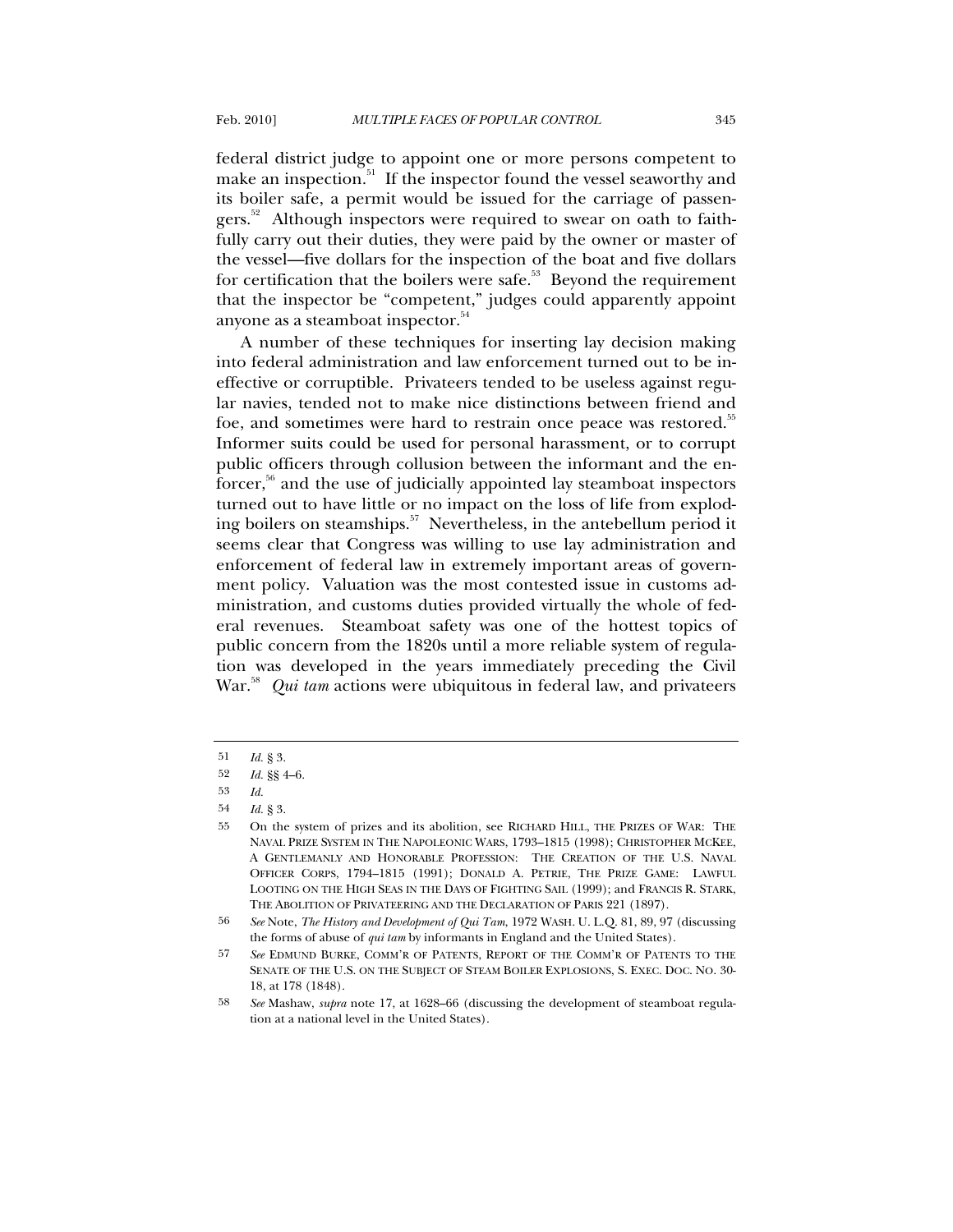provided by far the greatest source of naval power for the United States in the War of 1812.

*The Lay Jury and Federal Administration.* Federal law not only insinuated private parties into the administration and enforcement of federal law, the lay jury provided an enormous constraint on, and sometimes a disabling obstacle to, official enforcement of the law.

Much of the secondary literature on judicial review of administrative action in the nineteenth century describes that review as quite limited and, where present, quite deferential.<sup>59</sup> This is certainly true if one focuses on writ review, primarily mandamus actions. $60$  But common law actions were widely available and could provide substantial relief with respect to many federal administrative activities.<sup>61</sup> Seizure of property by revenue officers could be tested by trover, detinue, assumpsit, and other common law actions. Official immunity was non-existent. Similar actions were available against postal officials who lost or damaged property consigned to the mail. The propriety of official action with respect to land patents and invention patents could be tested collaterally by various forms of property action or in suits for patent infringement.<sup>62</sup>

Moreover, common law actions involved jury trial, which was viewed as a popular control over the potential abuses of federal officials. The need for a jury trial to protect against official abuse was sometimes portrayed in incendiary terms.

Suppose, therefore, that the military officers of Congress, by a wanton abuse of power, imprison the free citizens of the United States of America; suppose . . . that a constable, having a warrant to search for stolen goods, pulled down the clothes of a bed in which there was a woman and searched under her shift—suppose, I say, that they commit similar or greater indignities, in such cases a trial by jury would be our safest resource, heavy damage would at once punish the offender and deter others from committing the same; but what satisfaction can we expect from a lordly court of justice, always ready to protect the officers of government

<sup>59</sup> *See, e.g.*, Frederic P. Lee, *The Origins of Judicial Control of Federal Executive Action*, 36 GEO. L.J. 287, 296 (1948) (referring to the slight power of writs of mandamus and of equitable injunctions in the face of the Supreme Court's doctrine of non-reviewability of administrative discretion); Henry P. Monaghan, Marbury *and the Administrative State*, 83 COLUM. L. REV. 1, 15–16 (1983) (referring to the increased expressions of judicial deference during the nineteenth century, already a time of limited judicial control of administrative law); Gordon G. Young, *Public Rights and the Federal Judicial Power: From* Murray's Lessee *Through* Crowell *to* Schor, 35 BUFF. L. REV. 765, 801–04 (1986) (explaining the deferential standard of review in this area where Congress had intended great agency discretion).

<sup>60</sup> Supported by Lee, *supra* note 59, at 296.

<sup>61</sup> For a review and critique of the limited review position, see Ann Woolhandler, *Judicial Deference to Administrative Action—A Revisionist History*, 43 ADMIN. L. REV. 197 (1991).

<sup>62</sup> Woolhandler, *id.*, provides a general description of these actions.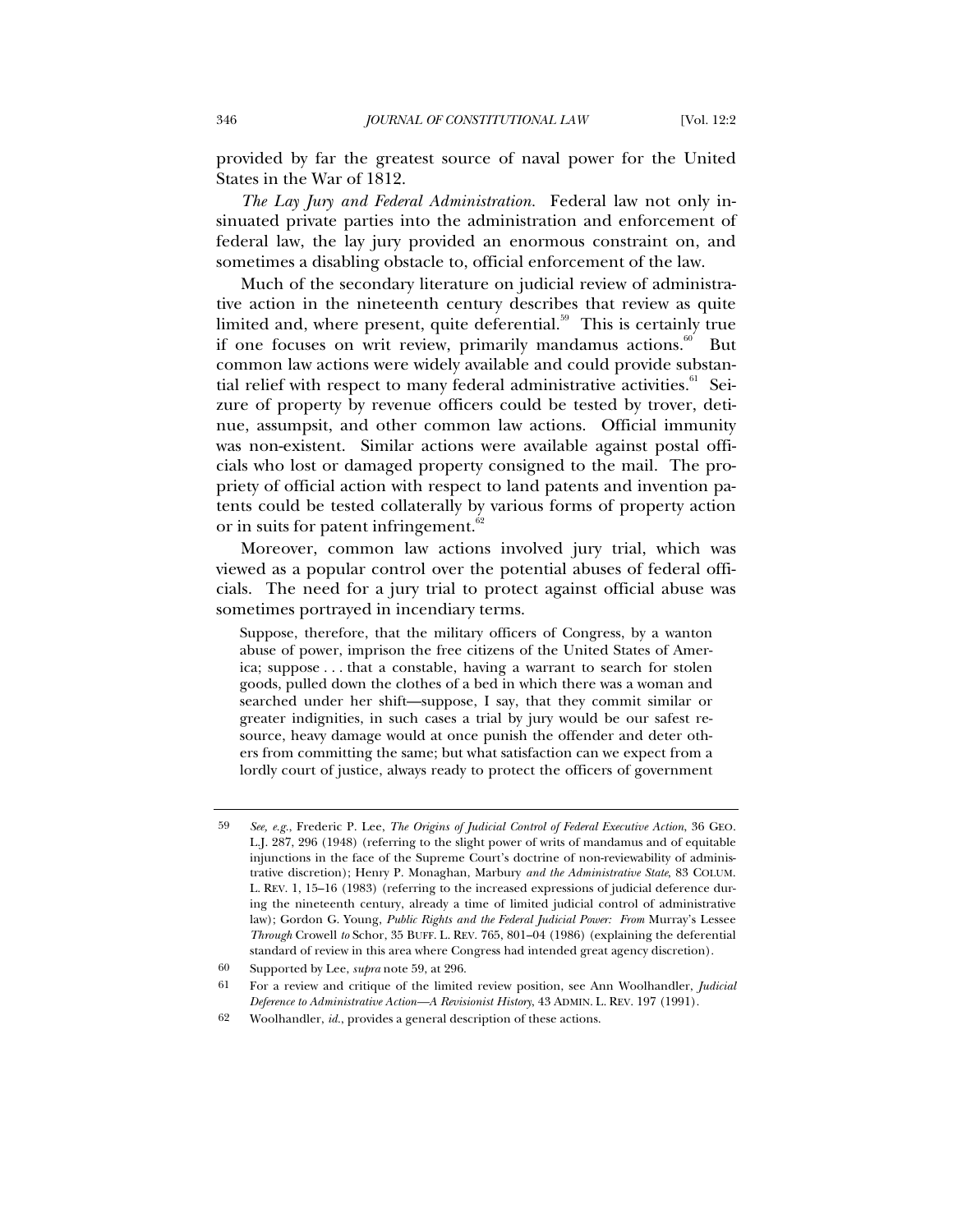against the weak and helpless citizens, and who will perhaps sit at the distance of many hundred miles from the place where the outrage was committed? What refuge shall we then have to shelter us from the iron hand of arbitrary power?<sup>6</sup>

This complaint, as its language might suggest, was similar to complaints made in virtually every state concerning the failure of Article III to provide for jury trials in federal courts and civil cases. $64$ 

The Judiciary Act of 1789 responded to some considerable degree to the critics' fears. Common law actions were preserved by the requirement that the laws of the several states be regarded as "rules of decision"65 in both the district and circuit courts of the United States. And, except in equity and admiralty actions, those cases would be tried before a jury, chosen from the locality and assembled according to local practice. $66$  Jury decisions were protected from reversal by providing only for review by writ of error, not by appeal. $67$  In addition, large classes of cases involving federal officials could be tried in state courts of general federal question jurisdiction was provided only in the Supreme Court in cases appealed from state supreme courts.<sup>88</sup>

Popular control of federal officialdom through jury trial in civil cases was not a trivial matter. From the very earliest years of the Republic, federal officers found themselves mired in litigation before local juries sympathetic to plaintiffs, and with only modest hope of rescue by appeal or reimbursement from a special congressional appropriation.<sup>69</sup> Leonard White recounts the travails of David Gelston,

<sup>63</sup> Letter to the Editor from "A Democratic Federalist," PA. PACKET, Oct. 23, 1787, *reprinted in* PENNSYLVANIA AND THE FEDERAL CONSTITUTION: 1787-1788 at 154 (John Bach McMaster & Frederick D. Stone eds., Lancaster, The Historical Society of Pennsylvania 1888).

<sup>64</sup> *See* DWIGHT F. HENDERSON, COURTS FOR A NEW NATION 10–19 (1971) (chronicling the issue of jury trials throughout the states during the constitutional ratification process).

<sup>65</sup> Judiciary Act of 1789, ch. 20, § 34, 1 Stat. 73, 92 (establishing that the laws of the states shall be regarded as rules of decision in trials at common law where the Constitution, treaties, or statutes of the United States do not otherwise require or provide).

<sup>66</sup> *Id.* § 29 (establishing that trial of cases punishable with death shall be had in the county where the offence was committed, that jurors shall be designated by lot, that writs of venire facias shall issue from the clerk's office, and that when there is a defect of jurors, jurymen shall be returned *de talibus circumstantibus* in order to complete the panel).

<sup>67</sup> *Id.* § 25 (establishing review writ of error as the only ground for reversal).

<sup>68</sup> *Id.* § 25. Numerous federal statutes also confirmed the jurisdiction of state and local courts. *See, e.g.*, Act of Mar. 2, 1799, ch. 43, § 28, 1 Stat. 733, 740–41 (authorizing actions for violation of the postal laws to be brought in any state or territorial court or before justices of the peace).

<sup>69</sup> *See* Mashaw, *supra* note 10, at 1325–29 (describing the personal legal entanglements derived from the position of federal officer during the Federalist period, citing the stories of William Bingham and Jeremiah Olney).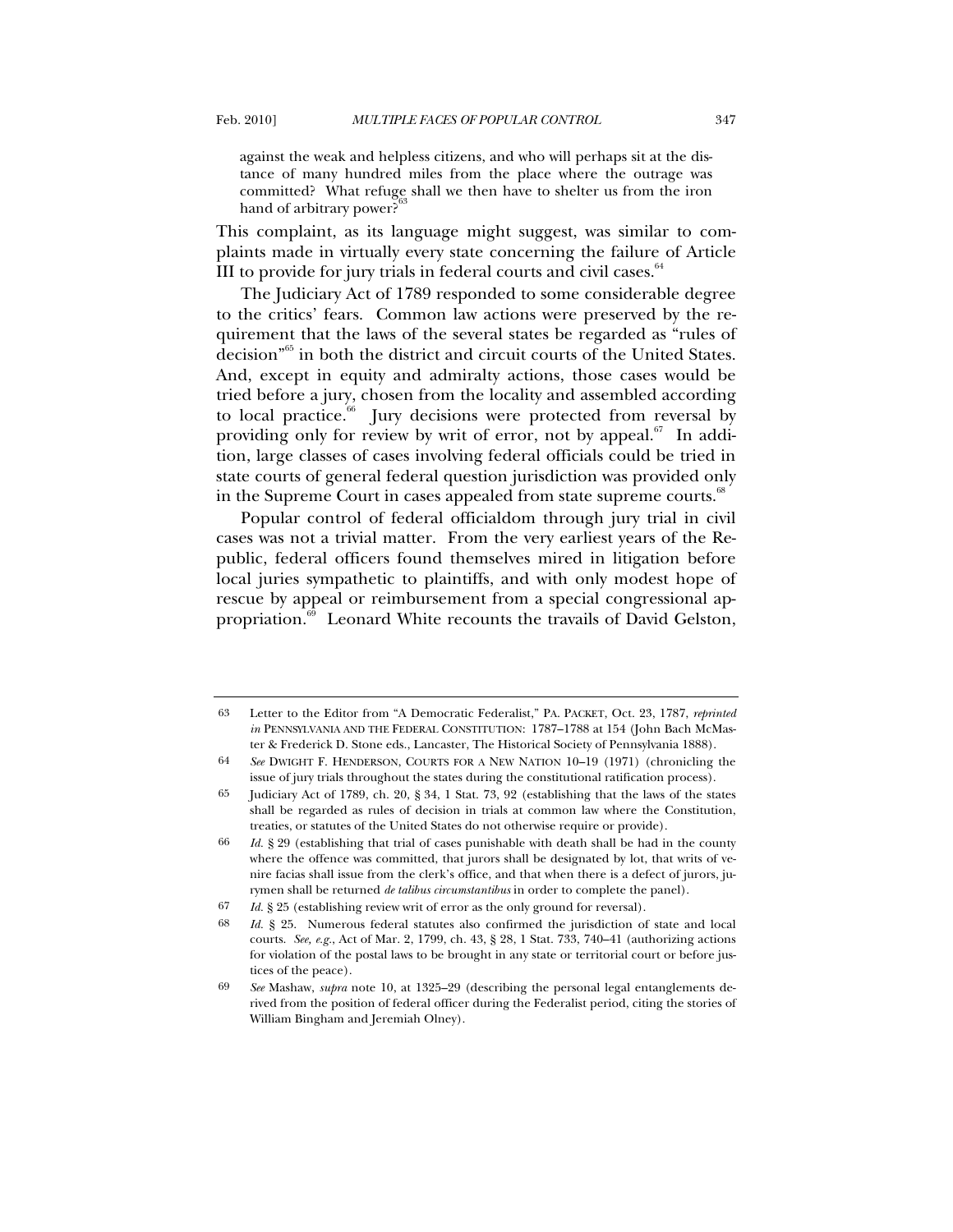who became collector for the Port of New York in  $1802$ .<sup>70</sup> During his eighteen years of service, Gelston obtained \$37,000 as his share of the value of seized property, but lost \$107,000 in only one of the lawsuits brought against him. Gelston, like many federal officers, sought relief from Congress, but often found the claims committees unsympathetic. And, even when relief was provided, it could be long delayed. Gelston left office in 1820. His accounts were finally settled in 1842 by a payment to his estate.

Jury interposition was a particular problem in the enforcement of the embargo. While he hoped that naval officers would do their duty, Albert Gallatin wrote to Thomas Jefferson concerning enforcement by collectors of revenue: "[W]e cannot expect that the collectors generally will risk all they are worth in doubtful cases. $n<sup>71</sup>$ Congress was occasionally willing to provide some protection for federal officials, $72$  but Congress did not lightly give up the right to jury trial. During the enforcement of the embargo legislation, Gallatin proposed a statute that would put all embargo-related litigation in federal court and provide collectors with immunity from a suit for damages if they obtained Treasury certification of the reasonableness of their actions. His proposals failed to pass.

The Taney Court later attempted to create, judicially, some protection for federal officials, but its efforts were largely unavailing. After Postmaster General Amos Kendall was driven to the door of the poorhouse by judgments that he could not pay, the Supreme Court discovered immunity for high public officials, like Kendall, in the English common law.<sup>73</sup> But the Taney Court's broader attempt to in-

<sup>70</sup> *See* LEONARD D. WHITE, THE JEFFERSONIANS: A STUDY IN ADMINISTRATIVE HISTORY 1801– 1829, at 153–56 (1951) (referring to the cases involving damages won against Gelston by ship owners during his tenure, despite the lack of any suggestion of misappropriation or misfeasance on his part).

<sup>71 1</sup> WARREN, *supra* note 15, at 338 (quoting Gallatin's letter to Jefferson).

<sup>72</sup> Some early statutes allowed a court to absolve a federal official of damages from seizing a taxpayer's ship or goods by finding that the official had reasonable cause, even if a jury had declared the seizure illegal. *See* Act of Mar. 2, 1799, ch. 22, § 89, 1 Stat. 627 (detailing provisions to protect the collector from personal liability in an act to regulate the collection of duties on imports and tonnage); Act of July 31, 1789, ch. 5, § 36, 1 Stat. 29, 47–48 (repealed 1790).

<sup>73</sup> Kendall v. Stokes, 44 U.S. (3 How.) 87, 97–98 (1845) ("[A] public officer is not liable to an action if he falls into error in a case where the act to be done is not merely a ministerial one, but is one in relation to which it is his duty to exercise judgment and discretion; even although an individual may suffer by his mistake."); 2 FRANK J. GOODNOW, COMPARATIVE ADMINISTRATIVE LAW: AN ANALYSIS OF THE ADMINISTRATIVE SYSTEMS NATIONAL AND LOCAL, OF THE UNITED STATES, ENGLAND, FRANCE AND GERMANY 165–66 (1893) (comparing British ministerial privilege with the holding in *Kendall*).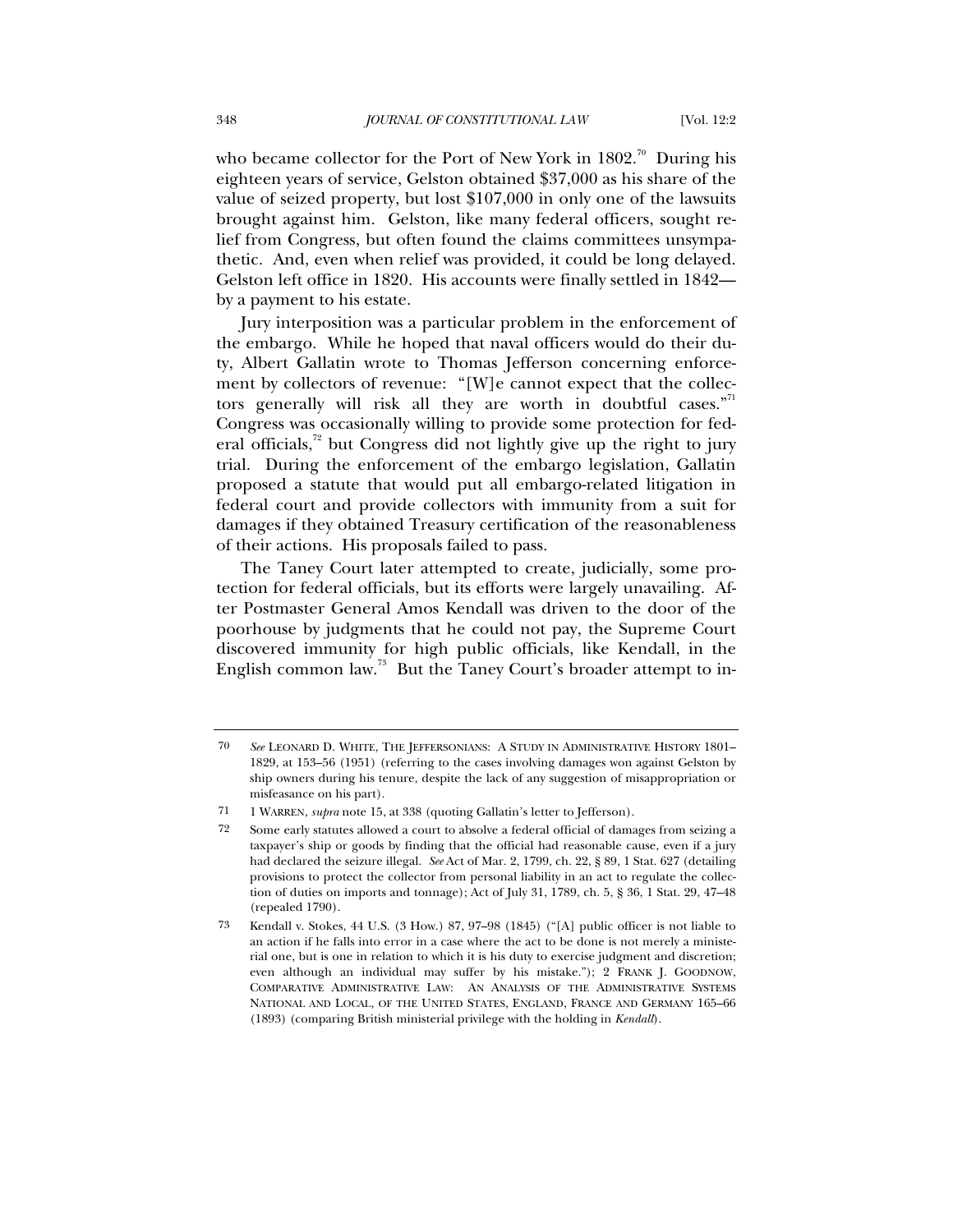terpret congressional legislation as implicitly establishing immunity<sup>74</sup> was firmly rejected by subsequent legislation reaffirming the right to trial by jury "according to the due course of law."75

Where popular sentiment opposed federal policy, the requirement of jury trial in criminal prosecutions or in civil forfeiture actions could virtually nullify federal administration. Massachusetts was a hotbed of opposition to the Embargo of 1807–1809. Describing efforts to enforce the embargo in Massachusetts, John Quincy Adams wrote to W.B. Giles: "[T]here may be impediments to execution [of the laws] besides those known to the Constitution."<sup>76</sup> And, "[t]he district court after sitting seven or eight weeks, and trying upwards of forty cases, has at length adjourned. Not one instance has occurred of a conviction by jury . . . .  $\mathbb{R}^7$  Much later, Douglas Lamar Jones investigated the role of judge and jury in enforcing the embargo in Massachusetts by looking at the proceedings before District Judge Davis. In cases tried before Judge Davis alone, convictions predominated, either by court judgment or by a no contest plea. During the same period in the same court, federal juries convicted twelve defendants while acquitting fifty-three.<sup>78</sup>

Although the willingness of juries to convict remains a significant consideration in the enforcement of federal and state law today, popular control of administration through damage actions against officials plays a much smaller role in popular control of administration in the twenty-first century than it did in the nineteenth. Control of officialdom by jury verdict was seen as an important safeguard of individual liberty, even though it clearly interfered with supervisory control of upper-level federal officials. Perhaps the only way that the fear of jury verdicts promoted centralized control of administration

<sup>74</sup> Cary v. Curtis, 44 U.S. (3 How.) 236, 252 (1845) (holding that the Act of March 3, 1839 was a bar to an action of assumpsit lying against collectors of the customs for unascertained duties or for duties paid under protest).

<sup>75</sup> Act of Feb. 26, 1845, ch. 22, 5 Stat. 727 (specifically contradicting the Supreme Court's holding in *Cary*, by directing that "nothing contained in the second section of the act entitled 'An act making appropriations for the civil and diplomatic expenses of Government for the year one thousand eight hundred and thirty-nine,' [Act of March 3, 1839] . . . be construed to take away or impair, the right of any person or persons who have paid or shall hereafter pay money, as and for duties, under protest, to any collector of the customs . . . and to have a right to a trial by jury . . . according to the due course of law").

<sup>76</sup> Letter from John Quincy Adams to William Branch Giles (Dec. 26, 1808), *in* 3 WRITINGS OF JOHN QUINCY ADAMS, 1801–1810, at 281, 283–84 (Worthington Chauncey Ford ed., The MacMillan Company 1914).

<sup>77</sup> *Id.* at 287.

<sup>78</sup> Douglas Lamar Jones, "*The Caprice of Juries": The Enforcement of the Jeffersonian Embargo in Massachusetts*, 24 AM. J. LEGAL HIST. 307, 326 n.68 (1980) (indicating that Judge Davis's conviction rate was much higher than that of federal juries).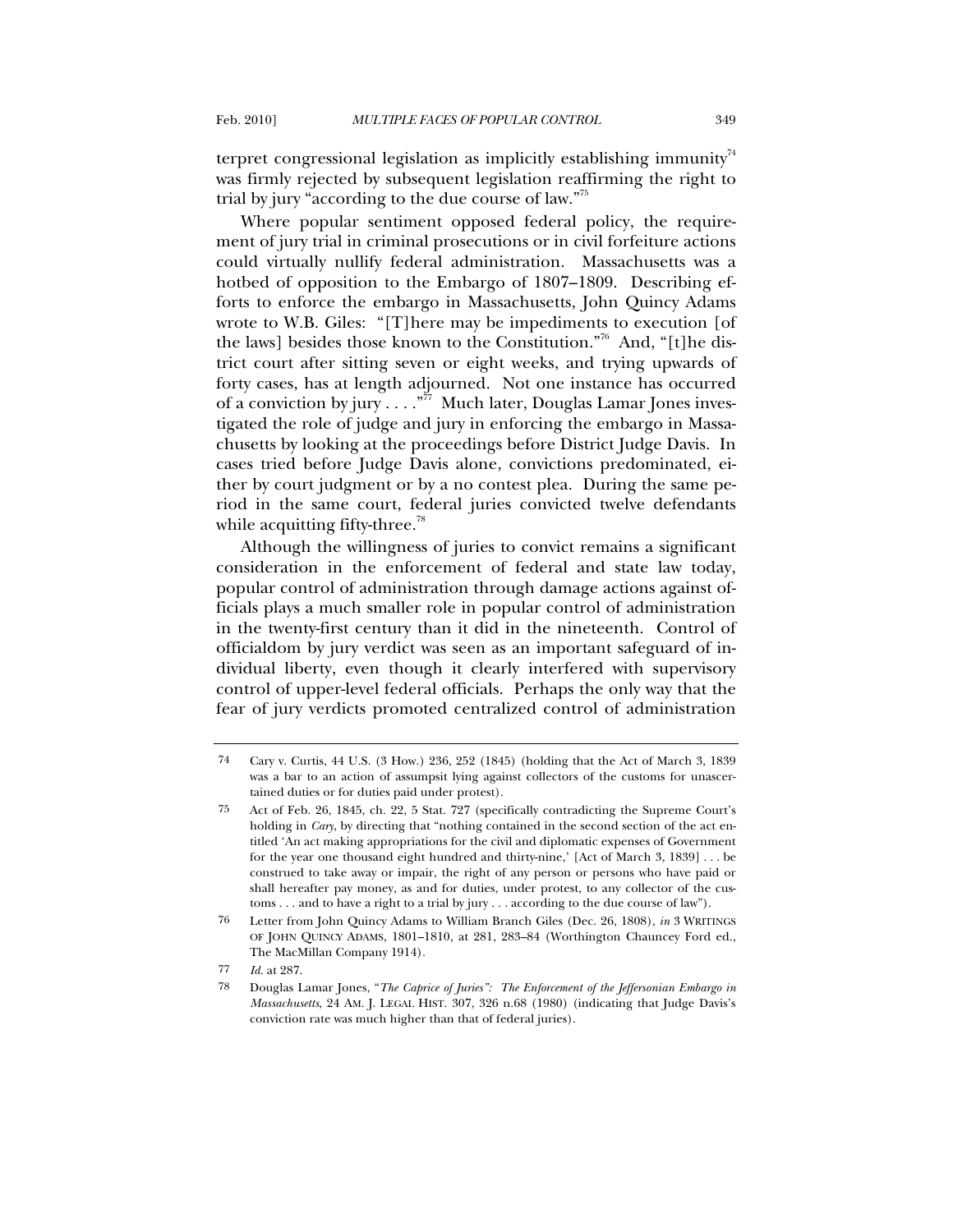was the incentive that it provided to federal officers to seek advice from superiors before acting. Although that advice would not protect the officer in a damage action if a jury determined his actions to be illegal, it was useful when the officer sought reimbursement, however belatedly it might arrive, from Congress.

## V. DECENTRALIZED ADMINISTRATION

As mentioned previously, modern federal practice includes substantial utilization of state and local personnel in "cooperative federalism" schemes that leave substantial discretion in state and local authorities concerning both policies and enforcement priorities. This both reduces the size of the federal "bureaucratic elite" and promotes decision making in sites of governance that are closer to the people. Whether these state and local actors are actually more representative of the local population may be disputed, but that such arrangements limit top-down control by federal officials is hardly controversial.

Patterns of activity in antebellum America were somewhat different, but arguably were equally respectful, if not more, of decentralized control. The most obvious form of respect was to leave much of the protection of citizens' health and welfare to state action. In antebellum America, the federal government regulated some health and safety matters, seamen's contracts and steam ships being the major and exceptional examples, but this left huge amounts of state and local regulation to be established and implemented as states and localities saw fit.<sup>79</sup> Localism in the implementation of federal law was also respected by the prohibition in the 1789 Judiciary Act against arrest or trial of anyone "in any other district than that whereof he is an inhabitant."<sup>80</sup>

Other statutes went somewhat further. Although titled "An Act to Establish a Uniform Rule of Naturalization," the first Naturalization Act, while providing that any person who resided in the United States for two years could become a citizen, specified that the application for citizenship should be to any common law court of record in the state where he had resided for at least one year. These state courts

<sup>79</sup> *See* WILLIAM J. NOVAK, THE PEOPLE'S WELFARE: LAW AND REGULATION IN NINETEENTH-CENTURY AMERICA (1996) (discussing the extensiveness of state and local regulation in the nineteenth century).

Judiciary Act of 1789, ch. 20, § 11, 1 Stat. 73, 92 (1789).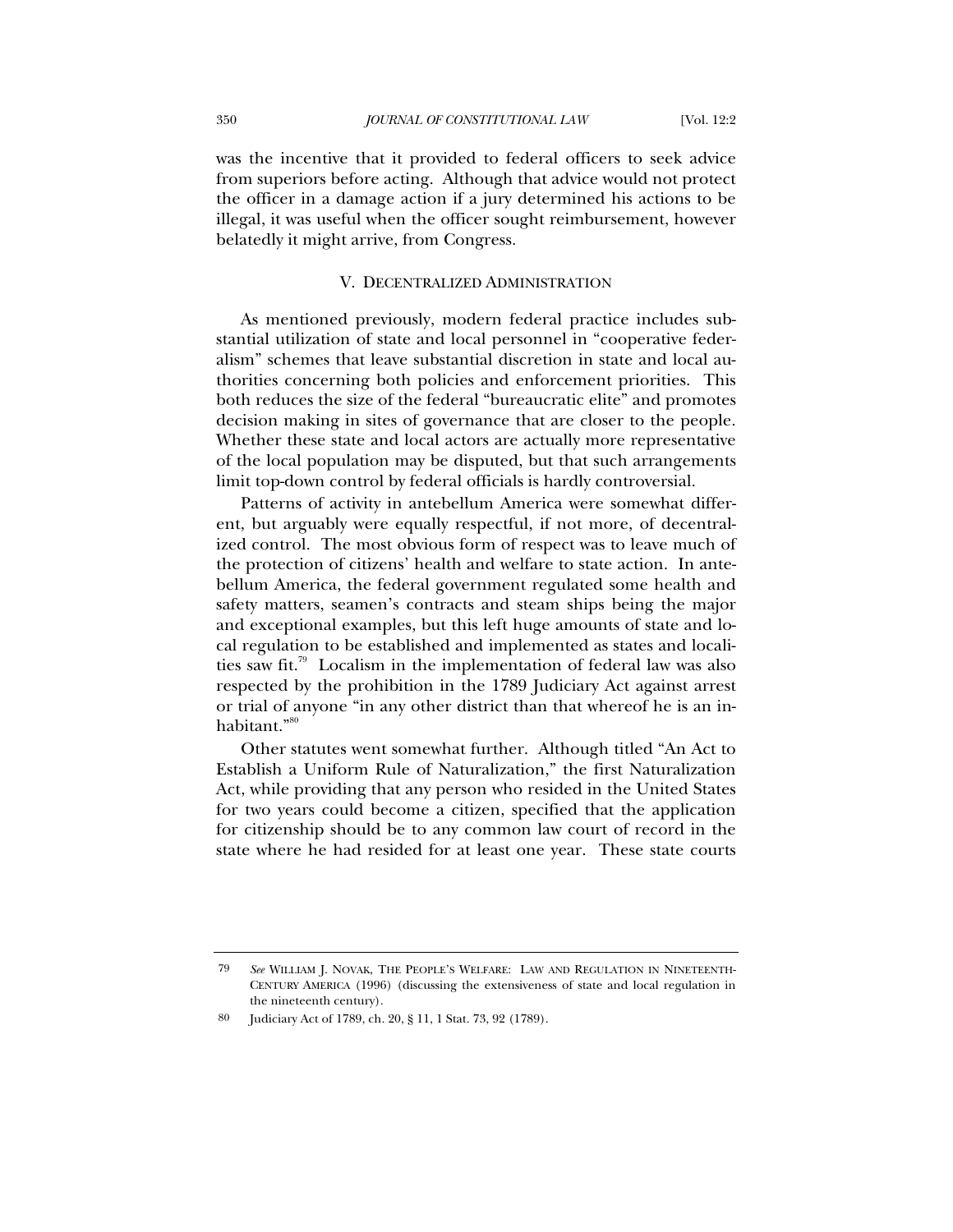were left on their own to determine whether the applicant was of "good character."81

In a couple of instances, Congress reversed the modern scheme of state implementation of federal law by providing for federal implementation of state requirements. Federal revenue officers were harnessed to the enforcement of state quarantine regulation $82$  and to the widespread state practice of regulating the quality of exports. $83\;\;$  Under the latter statute, federal officials were not only enforcing state law, they were enforcing the requirement of inspection by state administrative officials.

Indeed, it is hard to overstate the degree to which retaining lawmaking and implementation at the state level was equated in antebellum America with the maintenance of government by the people. The sordid undertones of slavery protection infected many claims for the special democratic legitimacy of "states rights," but there is little reason to doubt that Jeffersonian Republicans and Jacksonian Democrats were sincere in the belief that popular control of government meant leaving much of it in the hands of the states.

## VI. POPULAR CONTROL THROUGH PARTY ORGANIZATION

One might think of the injection of party ideology into the selection and retention of administrative officials as part and parcel of unitary control by the President. Presidents are, at least in formal terms, the leaders of their parties, and they are more ideologically aligned with their party electorate than with the electorate as a whole. Selection on the basis of party might therefore be a form of *ex ante* control of administrative action from the top. Emphasizing ideological alignment and party loyalty economizes on the necessity of overhead monitoring and direction. On this view, control of administration through party organization is little more than the implementation of electoral victories through mechanisms that strengthen the unitary executive.

There is much to be said for this view. But there are other aspects of party participation in the appointments and agenda-setting proc-

<sup>81</sup> Act of March 26, 1790, ch. 3, § 1, 2 Stat. 103, 103 (repealed 1795). For a description of state practice see GERALD L. NEUMAN, STRANGERS TO THE CONSTITUTION: IMMIGRANTS, BORDERS, AND FUNDAMENTAL LAW (1996).

<sup>82</sup> Act of May 27, 1796, ch. 31, 1 Stat. 474 (repealed 1799) (authorizing the President of the United States to direct federal officers to aid in the execution of state quarantine and health laws).

<sup>83</sup> Act of Apr. 2, 1790, ch. 5, 2 Stat. 106 (repealed 1799) (directing federal revenue officers to aid in the enforcement of state export inspection laws).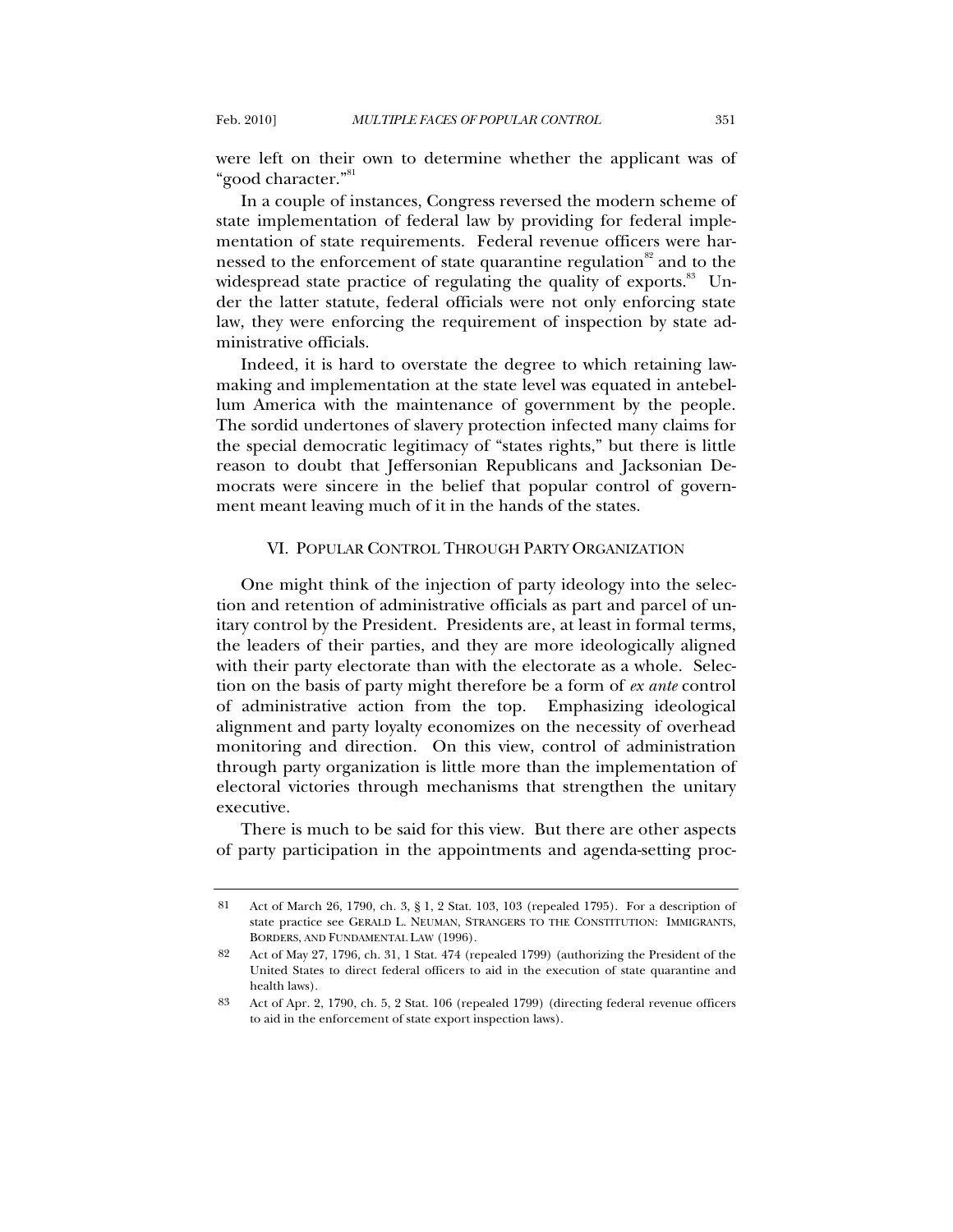esses of the Executive Branch that move control away from the President; that, indeed, emphasize both congressional control and local popular control.

We have already discussed the somewhat ambiguous position of federal officials in the early years of the Republic. Both Federalists and Jeffersonian Republicans selected their office-holders largely on the basis of character or standing in the community. Jefferson engaged in partisan removals to establish parity between Federalists and Republicans after his election, but the general practice prior to Andrew Jackson's election was to retain appointees unless demonstrably corrupt or incompetent. This produced something like a "career service" of experienced administrators, which may have contributed to the efficiency of administrative operations. It certainly contributed to the stability and relative autonomy of office-holders. Jackson was correct that office was morphing into a form of property where sons sometimes followed their fathers into the same federal positions.<sup>84</sup>

Jackson attacked this system in his famous first annual message to Congress:

 There are, perhaps, few men who can for any great length of time enjoy office and power without being more or less under the influence of feelings unfavorable to the faithful discharge of their public duties. . . . Office is considered as a species of property, and government rather as a means of promoting individual interests than as an instrument created solely for the service of the people. . . .

In a country where offices are created solely for the benefit of the people no one man has any more intrinsic right to official station than another.<sup>8</sup>

In short, rotation in office was a means by which democracy could be served and the aristocracy of office defeated.

Although Jackson's democratic ideals degenerated into a spoils system that was later viewed as the epitome of corrupt government, many others had voiced similar, democratic rationales for a system of rotation, or for term limits. Carl Russell Fish's classic study shows that public-spirited rationales for rotation can be traced back to Dutch, English, colonial, and state practices. $86$  Prominent among them are

<sup>84</sup> *See* FISH, *supra* note 37, at 75–78 ("[S]ons were often appointed to succeed fathers . . . ."); WHITE, *supra* note 22, at 300–01 ("Forty years of substantially steady practice prior to 1829 had established a tradition of permanence and stability in the public service of the federal government.").

<sup>85</sup> Andrew Jackson, First Annual Message (Dec. 8, 1829), *in* 3 A COMPILATION OF THE MESSAGES AND PAPERS OF THE PRESIDENTS, *supra* note 23, at 1005, 1011–12 (James D. Richardson ed., 1897).

<sup>86</sup> *See* FISH, *supra* note 37, at 52–104 (examining the origins and significance of the rotation system).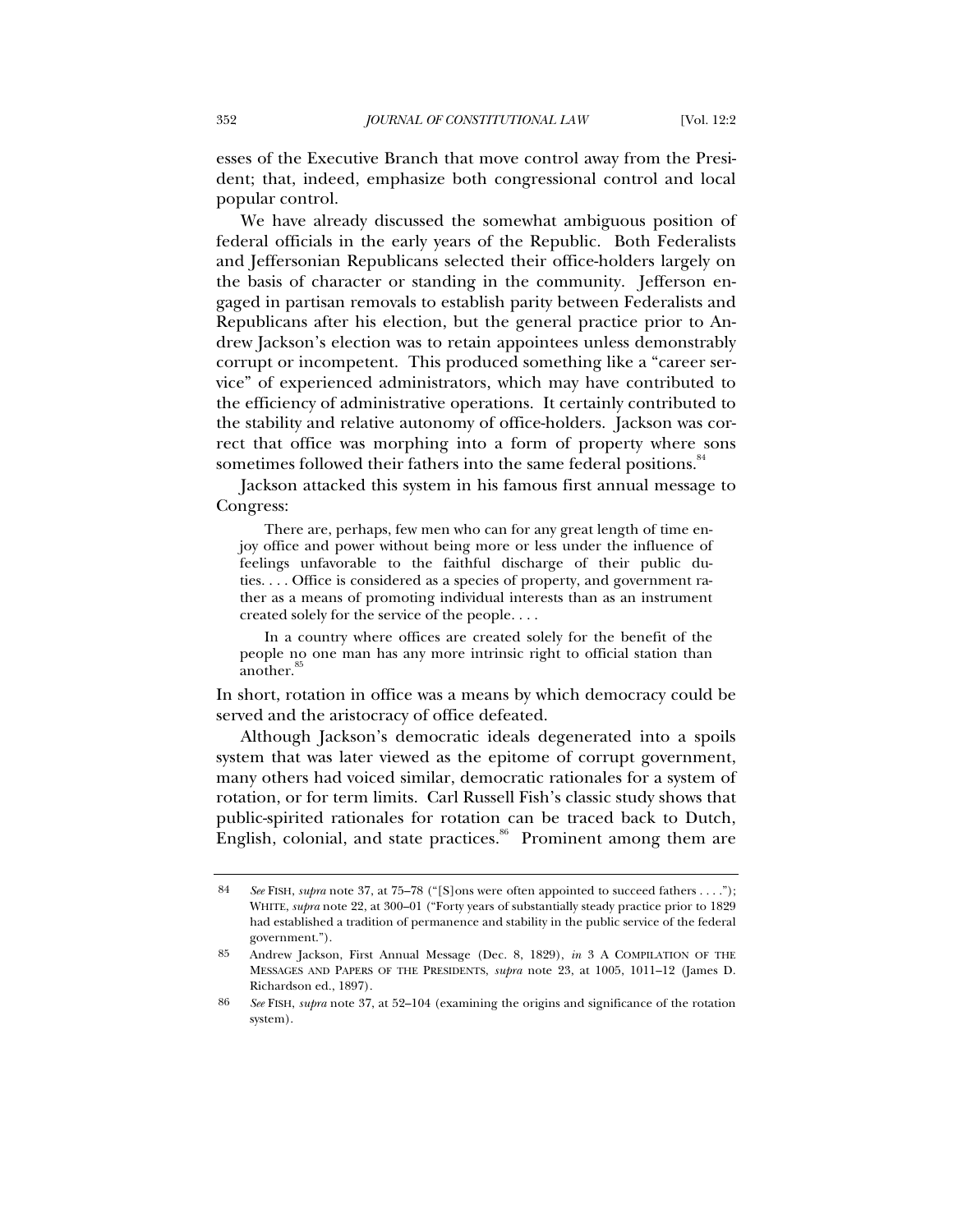avoiding autocracy and corruption, eliminating any sense of property in office, educating citizens in the responsibilities of governance, weakening executive power (where appointments required legislative approval), assuring the loyalty of officials to the elected government, and avoiding the need to assign cause to rid the government of ineffective personnel.

Fish also gives an explanation of the spoils system that emphasizes its relationship to popular control of the government. In his analysis, for the mass of people to influence ordinary government operations, they must be organized. Having a party that emerges episodically at election time is not enough. In order to shape the agenda of government and to bring out the vote in national elections, the party must be continuously active at the state and local level. This continuous effort requires resources; and, if influence is not to be limited to the rich and well-born, the party must supply the resources. Politics must pay. And in Jacksonian America the only way that that could be accomplished was for the civil service to provide the payroll for party workers.

More recent studies echo Fish's account. Gerald Leonard, for example, details the transition from "antiparty" constitutional thought to the idea of party in America as the bulwark of popular sovereignty.<sup>87</sup> Moreover, the shrewd political operative, Martin Van Buren, who did much to get Jackson elected and who followed him into the White House, defended the spoils system in essentially the same terms. For Van Buren, who was perhaps the first theoretician of party politics, the spoils system was required in order for there to be either serious electoral competition or widespread participation by the populace in influencing the policies of the government.<sup>88</sup>

Party control of administration is "popular" in a double sense. First, parties are porous. Virtually anyone who is willing to devote effort and/or resources to party work can become involved and have influence. Second, unless the party is effective in getting candidates elected by popular vote, it will disappear, or be required to change its positions on matters of political moment. And, in turn, elected representatives are both beholden to the party and in a position to provide it with benefits that may be essential to its continued success. As a consequence, the patronage controlled by the party must also be in the control of both local and national elected officials. While pa-

<sup>87</sup> *See* GERALD LEONARD, THE INVENTION OF PARTY POLITICS: FEDERALISM, POPULAR SOVEREIGNTY, AND CONSTITUTIONAL DEVELOPMENT IN JACKSONIAN ILLINOIS (2002).

<sup>88</sup> *See* MARTIN VAN BUREN, INQUIRY INTO THE ORIGIN AND COURSE OF POLITICAL PARTIES IN THE UNITED STATES (Augustus M. Kelley Publishers 1967) (1867).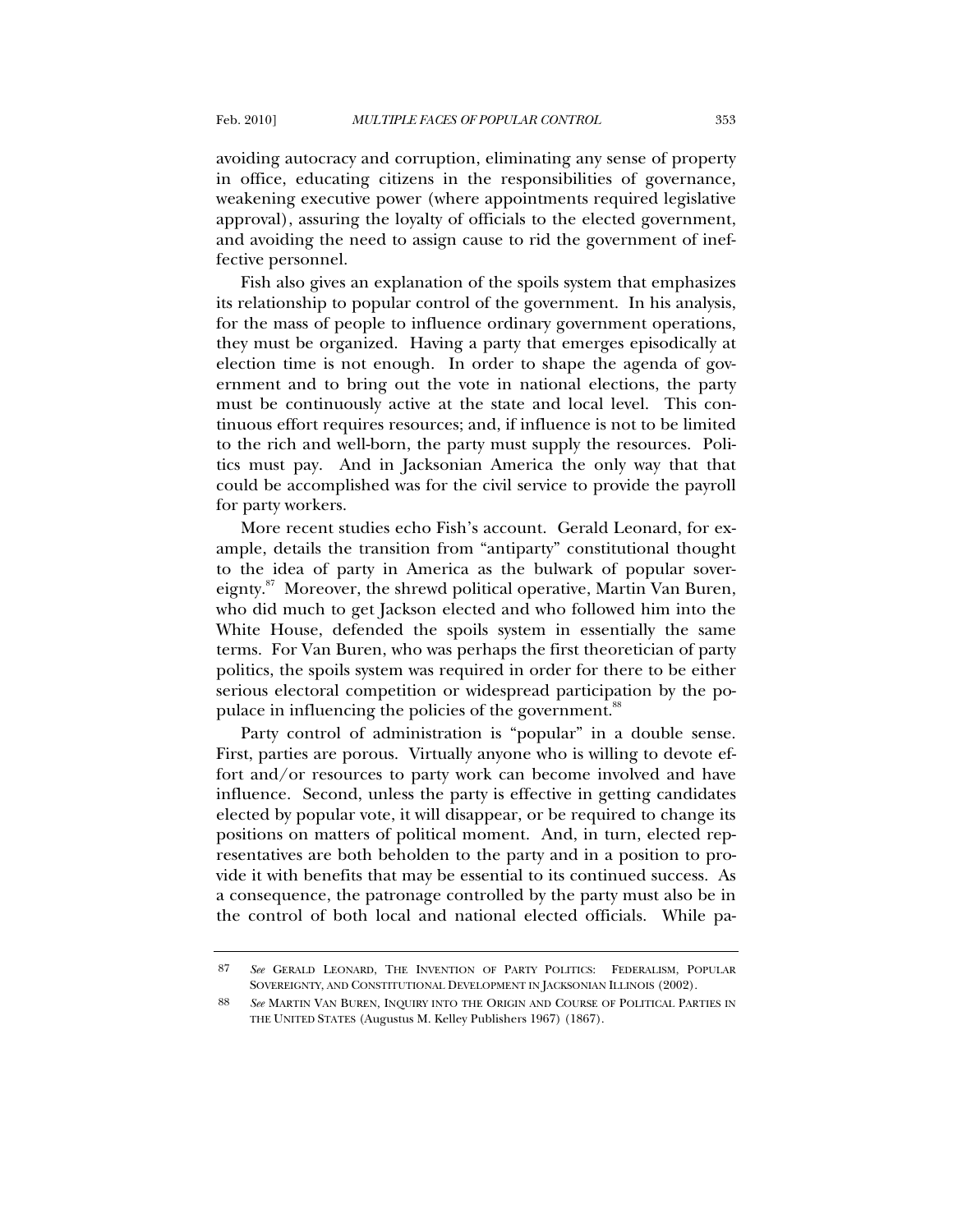tronage is nominally in the control of the appointing official, the President or the department head, it may be, and often is, in the substantive control of both congressmen and local elected officials.

To some degree, the Jacksonian spoils system, with its tendency to parcel out power to local party organizations and elected officials, created a reaction that began in Jackson's own administration. Officials at the center sought to create systems of audit, oversight, and inspection that would allow them to control this newly democratized group of federal administrative officials.<sup>89</sup> But, these efforts were only modestly successful.<sup>90</sup> A unitary executive in principle could not be unitary in fact if competition for the loyalty of administrators based on local, party, and congressional connections effectively limited overhead control. This was not merely a limitation based on failures of implementation in a system committed to top down control. Local, party, and congressional control were also normatively attractive visions of popular control of administration.

#### VII. CONCLUSION

From the foregoing, it seems fair to conclude that popular control of bureaucratic elites has a number of meanings and may be pursued through multiple techniques. It may be appropriate to characterize these techniques as carrying out two more general approaches to popular government. In one, government is popular because those who have authority are under the control of political actors who are popularly elected. This is true of both presidential and congressional control of administration and also of decentralized administration through state and local officials. In this version of popular control, bureaucrats' democratic pedigree comes from their connection to the representatives of the people, whether at the national or at the state and local level.

The second general approach is to insinuate "the people" into administration itself. One means for pursuing this vision is to blur the distinction between laymen and officials. This was a particularly prevalent form of popular control in antebellum America, either because officials were only tentatively or ambiguously attached to the

<sup>89</sup> See CRENSON, *supra* note 32 for a general discussion.

<sup>90</sup> *See* WHITE, *supra* note 22, at 251–69, 376–93 (discussing the management of the post office and the policy of compensation for government officers); *see also* MALCOLM J. ROHRBOUGH, THE LAND OFFICE BUSINESS: THE SETTLEMENT AND ADMINISTRATION OF AMERICAN PUBLIC LANDS, 1789–1837, at 200–70 (1968) (examining the administration of the Land Office Business from 1830–1837).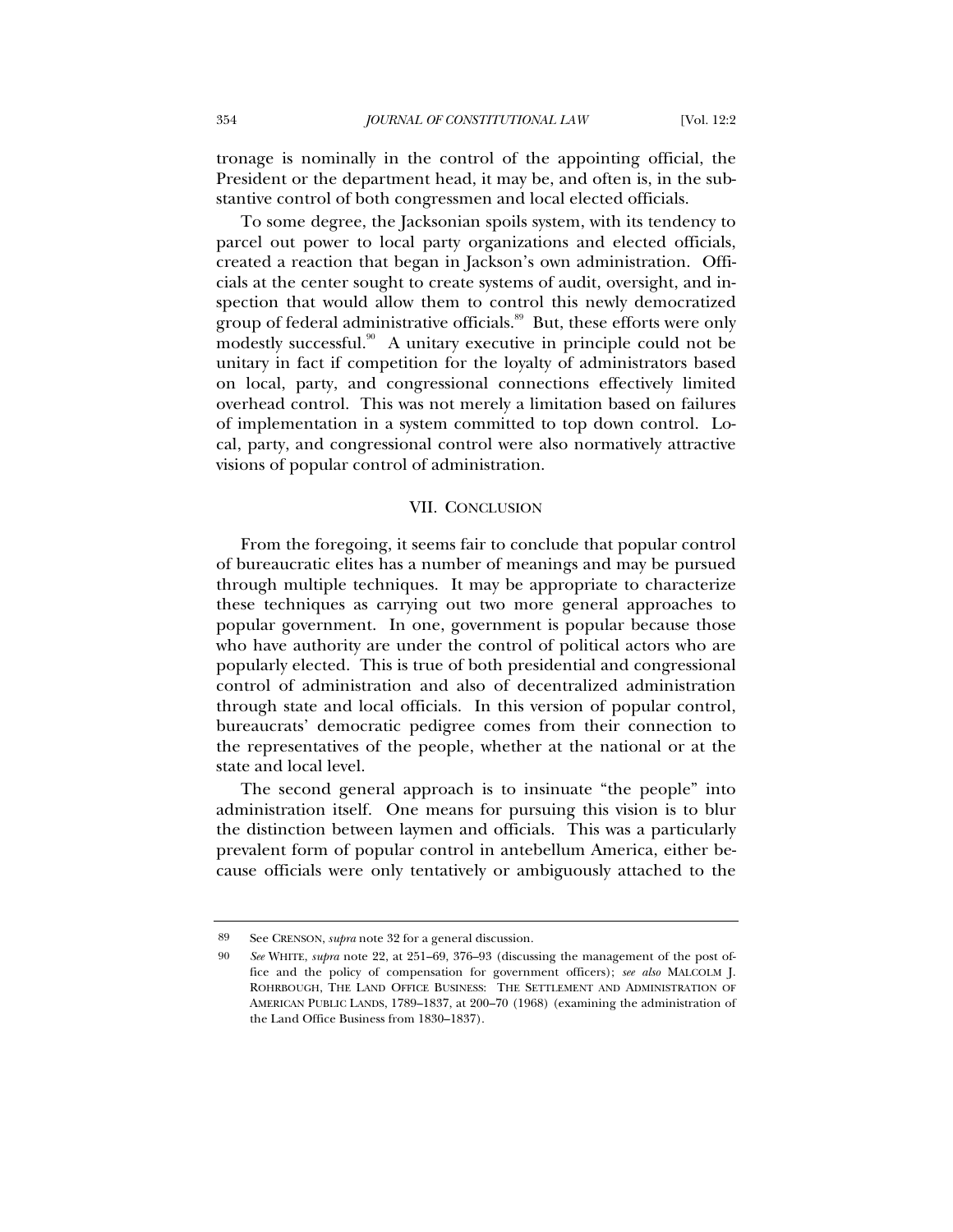national government, or because official station was mediated through participation in a non-governmental organization—the political party. In another form, citizens were the administrators, but were called upon on an *ad hoc* basis to resolve valuation disputes, to inspect sailing vessels and steamboats, or to determine the liability of both officials and private parties by jury verdict. In other instances, these lay personnel became the enforcement arm of the government itself, either as *qui tam* relators or as privateers.

These visions of popular control not only compete with unitary presidential control by weakening the capacity of central officials under presidential direction to manage implementation effectively, but also compete normatively as independently attractive means for limiting bureaucratic excesses, guiding bureaucratic judgment, and enforcing bureaucratic loyalty. I cannot here begin to evaluate the relative strengths and weaknesses of these alternative and competing notions of popular control of bureaucracy. Indeed, such a task may be beyond the scope of many books, not just one short paper. The degree to which one finds one or another vision of popular control attractive depends upon contingent factors that shift both with subject-matter context and across time periods. It could hardly be otherwise. Every vision of popular control, whether it is representative democracy through established national institutions, decentralized control through local and state representatives, or the insinuation of lay energy and judgment into the processes of bureaucratic administration, has both strengths and well-known defects. Strong control by the Chief Executive can promote democratic accountability; it can also degenerate into forms of authoritarian excess. The participation of regulated parties or beneficiaries in the administration of federal law can provide a needed corrective to bureaucratic tunnel vision; it can also degenerate into the seizure of public power by private interests. Local control of administration can harmonize national policy with local political culture; it can also obstruct the effective implementation of national goals.

Because all institutional designs have the vices of their virtues, pluralist approaches have much to recommend them. "Checks and balances" may be a hackneyed phrase that, like "federalism" or "separation of powers," often takes on positive or negative connotations depending upon its effect on substantive outcomes. Yet, I cannot help but believe that the pluralistic approach to popular control of government action that has characterized American government from the very beginning has a deep wisdom. Unitarianism has its virtues, and popular control of bureaucratic elites is chief among them. But, presidential control has no unique claim to democratic legiti-